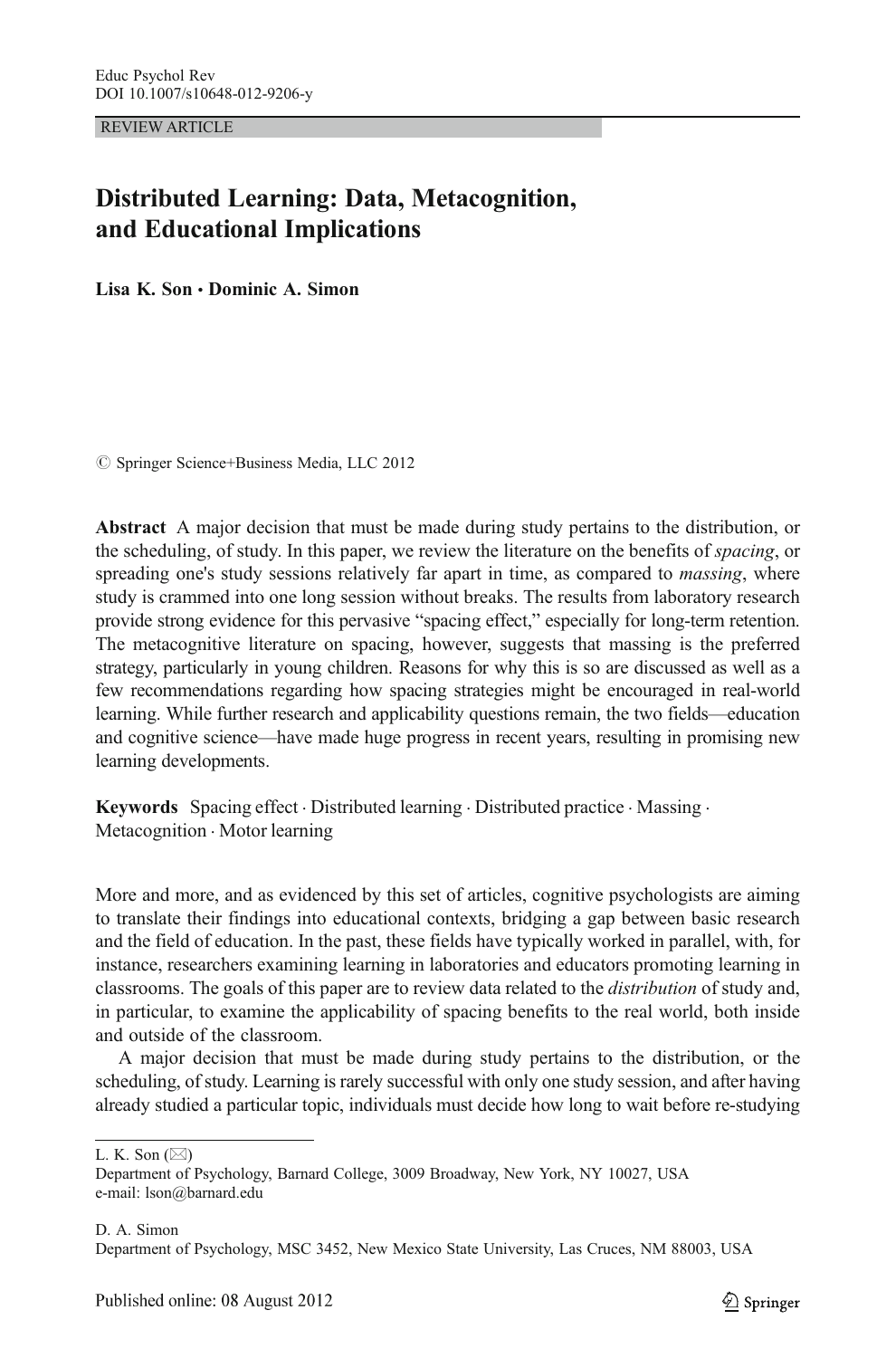the same information. Over the last century, one learning strategy in particular has shown to be enormously consistent in the laboratory in terms of improving test performance: distributing study sessions far apart during study. Known formally as spacing, this strategy-of waiting for relatively longer periods of time before re-study—has led to improved performance, as compared to a *massing* strategy, where the individual will study again immediately, for a total of one long study session (for a review, see Cepeda et al. [2006\)](#page-17-0).

Distribution of practice has been of concern to investigators of learning at least as far back as Ebbinghaus [\(1885](#page-17-0)). Ebbinghaus, using himself as a subject, studied a list of meaningless syllables. He presented half of the syllables to himself using massed practice, repeating study within 1 day, and the other half using spaced practice, repeating study across 3 days. His results showed that there were more savings when re-learning the syllables if study had spanned 3 days. That is, the re-learning process was shorter after spaced practice than after massed practice. Ebbinghaus [\(1885](#page-17-0)) concluded: "…with any considerable number of repetitions a suitable distribution of them over a space of time is decidedly more advantageous than the massing of them at a single time" (p. 89). A little over 10 years later, Jost ([1897\)](#page-18-0) formulated his *Law of Forgetting*: If two memories are of equal strength but different ages, the older one will benefit more from an additional learning trial. Within a few decades, Ruch ([1928\)](#page-19-0) published the first meta-analysis on the spacing effect. Even in his early review, he lists at least 25 studies, and with many more conditions, describing the advantages of spacing over massing.

One might guess that a finding so consistent and full of history would influence the educational field rather quickly. A finding that has encompassed the learning strategies tested in people of all ages, starting with infants, all the way to adults (Bahrick [1987](#page-16-0); Bjork [1979;](#page-16-0) Cahill and Toppino [1993;](#page-16-0) Dempster [1987;](#page-17-0) Glenberg [1979;](#page-17-0) Rea and Modigliani [1987](#page-19-0); Toppino [1991](#page-20-0), [1993;](#page-20-0) Toppino and DiGeorge [1984\)](#page-20-0), should certainly be fitting for real-world learning. Indeed, for many researchers, the deeper goal has been to apply spacing strategies to the learning habits of students in school. On the contrary, word about the benefits of spacing was slow to spread (e.g., Dempster [1988](#page-17-0)). Some researchers perhaps thought that the lack of spaced practice in educational and other practical settings was due to the formal language of researchers who had published their findings in less accessible, psychology journals. Consider, for instance, why Neisser felt that a cute limerick about the spacing effect was necessary at a public conference: "You can get a good deal from rehearsal, if it just has the proper dispersal. You would just be an ass, to do it en masse. Your remembering would turn out much worsal." (Re-quoted in Bjork [1988,](#page-16-0) p. 399).

Furthermore, even after acknowledging the benefits of spacing, changing teaching practices proved to be enormously difficult. Delaney et al. [\(2010\)](#page-17-0) wrote: "Anecdotally, high school teachers and college professors seem to teach in a linear fashion without repetition and give three or four noncumulative exams." (p. 130). Focusing on the math domain, where one might expect a very easy-to-review-and-to-space strategy, Rohrer [\(2009](#page-19-0)) points out that mathematics textbooks usually present topics in a non-spaced, non-mixed fashion. Even much earlier, Vash ([1989\)](#page-20-0) had written: "Education policy setters know perfectly well that [spaced practice] works better [than massed practice]. They don't care. It isn't tidy. It doesn't let teachers teach a unit and dust off their hands quickly with a nice sense of 'Well, that's done.'" (p. 1547).

Understandably, the bulk of research on the distribution of learning has remained focused on the individual and in the laboratory, rather than the classroom, and unfortunately, often at the expense of realism, the majority of methods have used rather arbitrary materials, such as nonsense syllables (Jost [1897](#page-18-0); Perkins [1914\)](#page-19-0), digit lists (Robinson [1921](#page-19-0)), or lists of words (see Janiszewski et al. [2003,](#page-18-0) for a review). Moreover, in their recent review, Delaney et al.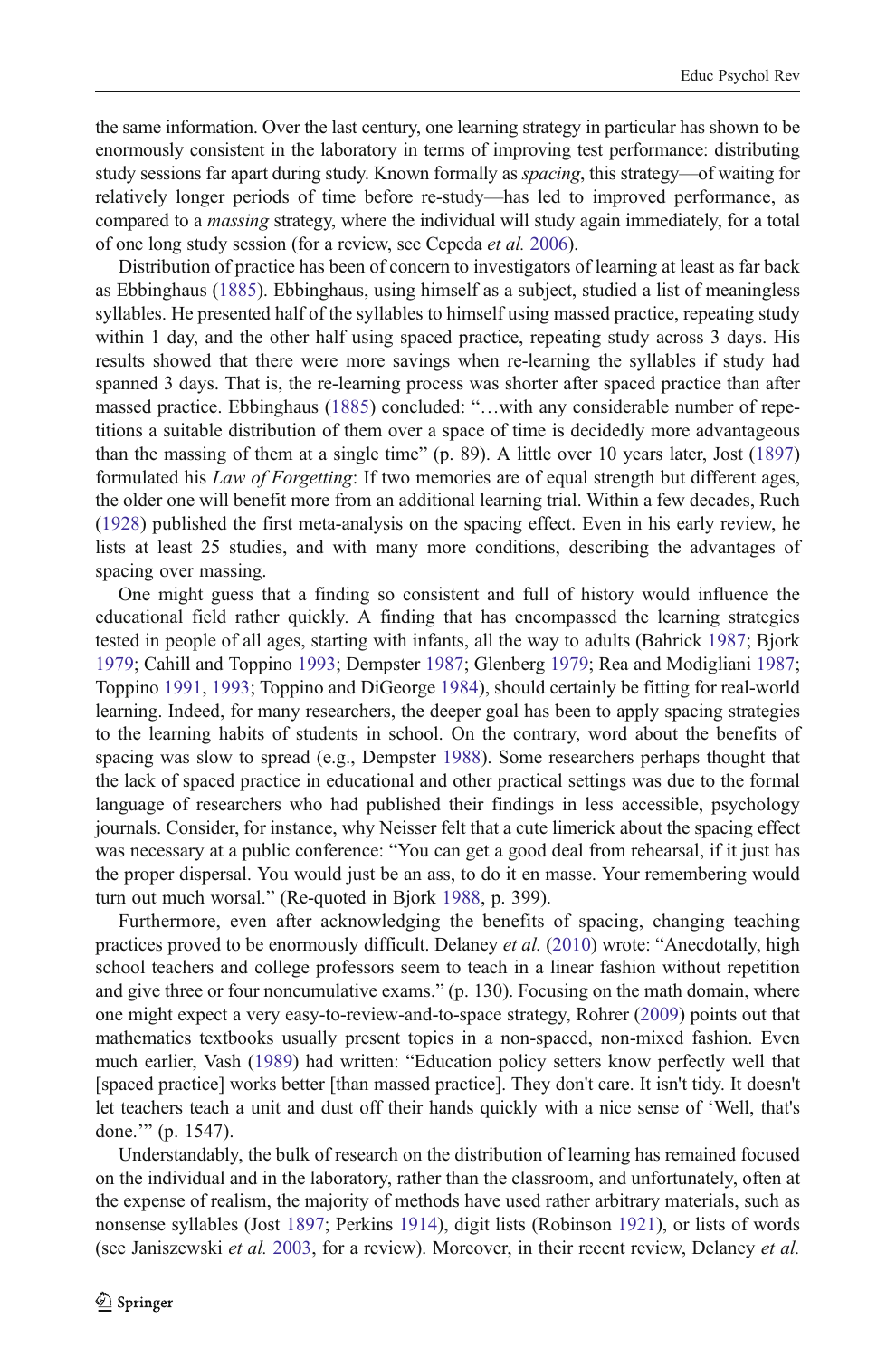([2010\)](#page-17-0) wrote: "No one is inherently excited about word lists, but they have been used in the preponderance of studies on the spacing effect…" (p. 65).

Our objective here is to provide pertinent data on the spacing effect that might be considered useful for applications to education, and to conclude with a few recommendations for both educators and students. We acknowledge that the process of changing educational practices can be a very slow one. However, one aspect of implementation we focus on will be on how an individual learns, and not necessarily on how a teacher should teach. We begin with brief reviews of the spacing effect, in the cognitive and motor domains, and then go into a broader discussion of the spontaneous, or metacognitive, choices of the individual, both in adults and in children.

### The Spacing Effect: Data and Mechanism

Following Ruch's [\(1928](#page-19-0)) review, such a plethora of studies regarding the distribution of study ensued that now more than a handful of review papers have been published (e.g. Cepeda et al. [2006;](#page-17-0) Crowder [1976;](#page-17-0) Dempster [1989;](#page-17-0) Delaney et al. [2010](#page-17-0); Donovan and Radosevich [1999;](#page-17-0) Greene [1992](#page-18-0); Janiszewski et al. [2003;](#page-18-0) Pavlik and Anderson [2003\)](#page-19-0). The results of these reviews have led to the summation that while there are some complicated issues that still continue to be examined—such as the difference in retention interval (how long the break is between study and test) and the interstimulus interval (how long breaks are between study sessions)—by and large, for long-term retention, spaced study leads to better performance than uninterrupted, massed study.

In the 1960s, the first substantial empirical differences between massed practice and distributed practice—dubbed MP and DP, respectively—were established (Peterson et al. [1962,](#page-19-0) [1963](#page-19-0)). Results showed that when word–number pairs were presented for various amounts of time and number, cued-recall performance following DP was significantly better than that following MP. Underwood's [\(1970](#page-20-0)) data also supported the early spacing benefits by showing that the effect strengthens with repetition. In that same paper, Underwood (and see also Melton [1970\)](#page-18-0) brought to light that the spacing effect would shatter the certainty of the total-time law, which stated that the amount learned is a direct function of study time regardless of how that time is distributed.

While data supporting the spacing effect were being accumulated, researchers examined potential reasons for spacing benefits. Bjork and Allen [\(1970](#page-16-0)), for example, examined two possible mechanisms: better consolidation at trial 1 or stronger encoding at trial 2. By varying the difficulty of the intervening task (coming between study trial 1 and study trial 2), they found that the spacing effect seemed to be due to better encoding at trial 2. In fact, final recall performance was slightly, but consistently, better when the intervening task was difficult, as compared to easy. This result could be seen as a precursor to later theories related to desirable difficulty (Cuddy and Jacoby [1982;](#page-17-0) Glover [1989](#page-17-0); Schmidt and Bjork [1992](#page-19-0); Whitten and Bjork [1977\)](#page-20-0), where the more difficult it is to retrieve the item at the second trial (as a result of longer elapsed time since original study), the more easily that item would be retrieved again later (at a long-term test). This mechanism was also related to the classic contextual variability explanation (Estes [1955](#page-17-0); Glenberg [1979](#page-17-0); Raaijmakers [2003](#page-19-0)), where the context is encoded—and thus used as a retrieval cue—along with the item, resulting in a less redundant study environment for a spaced study trial, as compared to a massed study trial.

The mechanisms of contextual variability and desirable difficulty would indicate that spacing one's study far apart in time would be increasingly helpful. However, there were some results suggesting that intervening time may sometimes be *too long*, and spacing could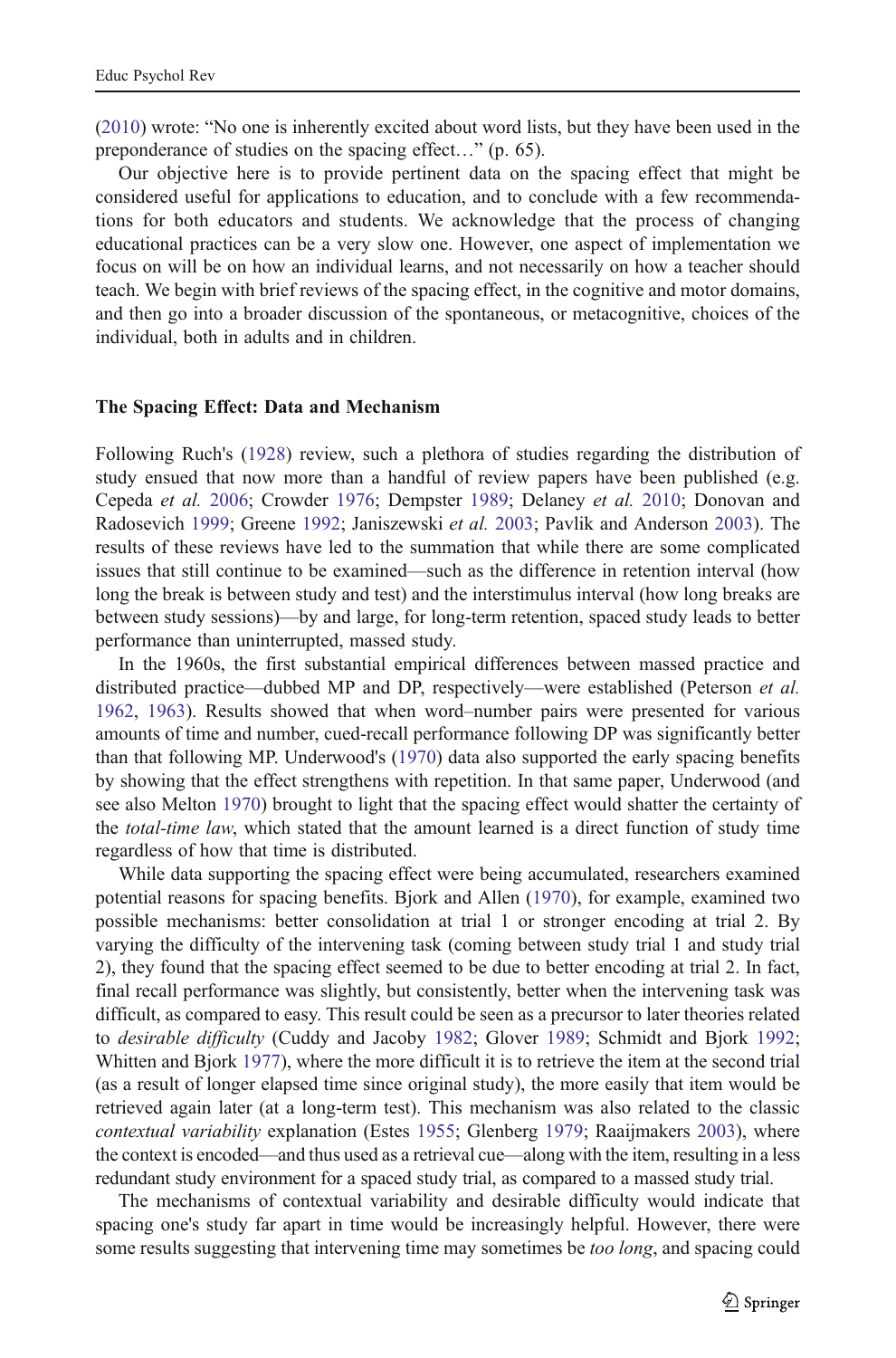hurt study. In Landauer and Bjork's ([1978\)](#page-18-0) study, participants were presented with cue-target pairs using what was called an *expanding study schedule*—where the distribution of study started out rather small (maybe one intervening item, or even completely massed)—when study would be rather effortless—and then over three repetitions, grew to sometimes ten intervening items. The performances of these individuals were compared to those of participants that had uniformly—and quite lengthy—spaced study from the outset, and results showed a small but significant benefit of expanding practice (see also Cull *et al.*) [1996\)](#page-17-0). One difference between the expanding practice paradigm and previous paradigms was that, in this case, the study trials were not in fact straight study trials, but rather, test trials (cue-only trials), without feedback. Thus, the results might not be too surprising: If you cannot remember the target at a very long delay, and are not provided with feedback, then there is a slim to none chance that you will remember that target suddenly on a later test. (We discuss briefly again the issue of spacing and testing later.)

More recent reports, however, find no difference between the expanding and spaced study trials (Balota et al. [2006](#page-16-0); Carpenter and DeLosh [2005](#page-16-0); Cull [2000\)](#page-17-0), and interestingly, the same discrepancy was found years earlier (see Ruch [1928,](#page-19-0) for a summary). Even at present, while no strong conclusions regarding expanding practice have been made, some believe that an expanding study strategy would be one that would be most easily applied to real-world study, particularly when motivation or retrieval success is low (see Cull et al. [1996](#page-17-0)), and when test trials (not simply passive study trials) can be incorporated. A roadblock that remains, in these and other studies, and has been commonly mentioned, is to think of ecologically valid methods in which to extrapolate data that would cover learning over a much longer time period, rather than a few seconds or minutes, as is typical in the laboratory (e.g., Crowder [1976](#page-17-0); Dempster [1988;](#page-17-0) Glenberg [1979;](#page-17-0) Hintzman [1974\)](#page-18-0).

While the bulk of the laboratory data have examined learning over extremely short time periods, Bahrick et al. ([1993\)](#page-16-0) were the first to have participants commit to a 9-year-long investigation of spacing. Participants were given English—foreign vocabulary word pairs to learn, at either massed or spaced study sessions. Results showed that, while learning was considerably slower and more difficult during spaced study, at final performance—which was up to 5 years following the termination of training—the data flipped: Spaced study was significantly more beneficial than massed study in the end. They included in their discussion an earlier quote from Schmidt and Bjork ([1992\)](#page-19-0): "Manipulations that maximize performance during training can be detrimental in the long term; conversely, manipulations that degrade the speed of acquisition can support the long-term goals of training." (p. 207). We discuss this potential misperception further in the "[Metacognition and the Spacing Effect](#page-9-0)" section later on. This conclusion can also be connected to the notion of desirable difficulties. If learning feels too quick and easy—as it would during massed study more so than during spaced study (where some forgetting has already occurred)—it may be used as a warning that forgetting might occur more rapidly in the long run [although see Koriat [\(2008\)](#page-18-0) regarding complexities of easy learning leading to easy remembering].

Another hypothesis for why the spacing effect occurs has been the notion that during massed study, we habituate, or do not process the information as thoroughly as the stimulus continues to present. Known as the *deficient-processing theory* (Bregman [1967;](#page-16-0) Cuddy and Jacoby [1982;](#page-17-0) Greeno [1970;](#page-18-0) Hintzman [1976\)](#page-18-0), this assumes that during spaced study, closer attention is paid to the item at the elapsed study trial and, thus, deeper processing would have taken place. Consider the following analogy: If a stimulus, say, noisy traffic outside your window, is presented to you continuously for a long period of time, eventually, you will learn to ignore that noise. If the traffic noises came once every half hour, they would be quite noticeable and, thus, more deeply processed. Support for the deficient-processing theory also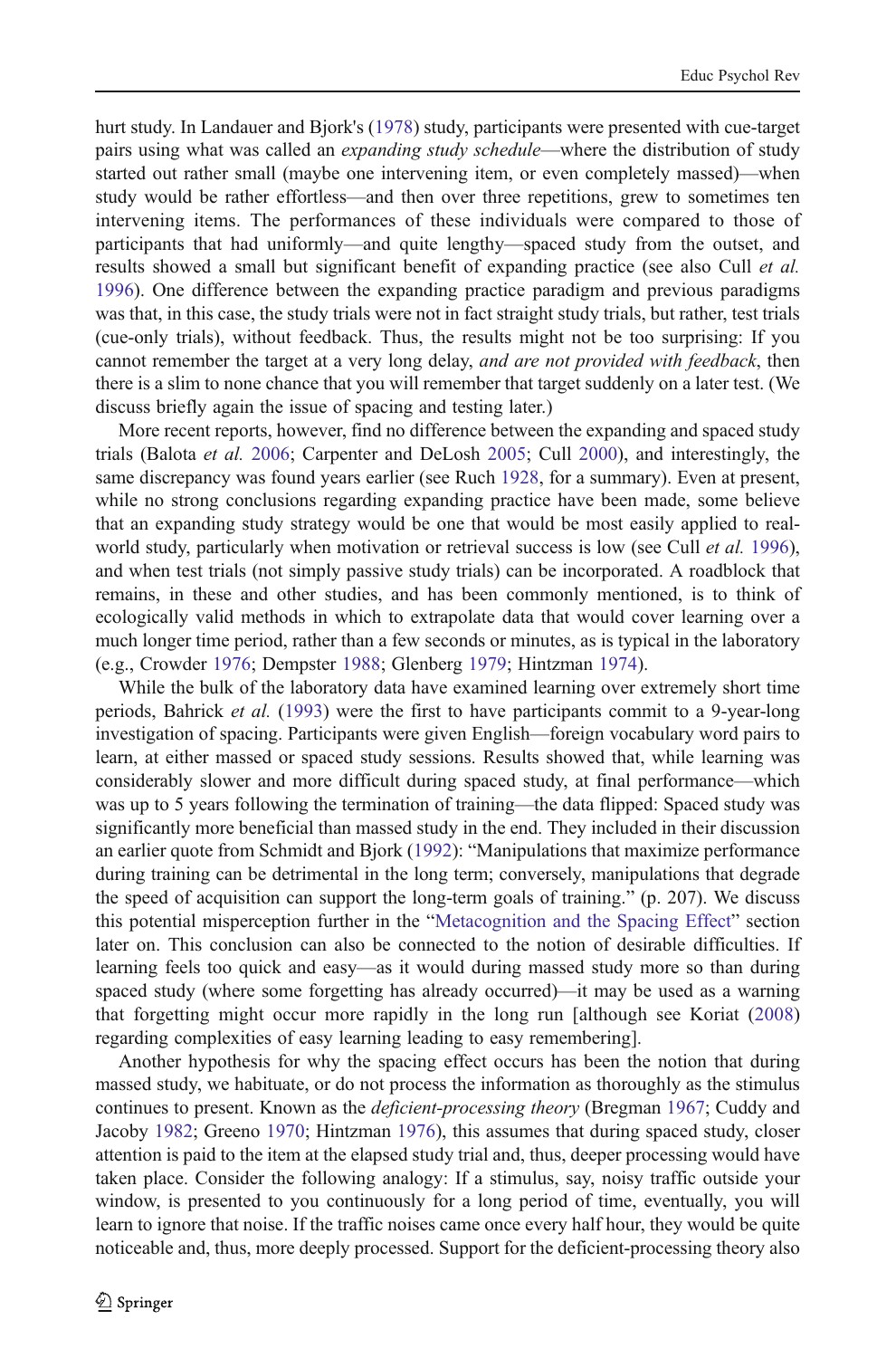comes from animal learning tasks, such as the Morris water maze, where animals have to find a platform in a tank of opaque water. Data have shown that spaced learning trials lead to better long-term memory than massed learning trials (Commins et al. [2003](#page-17-0); Spreng et al. [2002\)](#page-20-0). Sisti et al. [\(2007](#page-20-0)) found similar results and, furthermore, found that training with spaced trials induced a more persistent memory which, crucially, was related to the number of new cells that survived in the hippocampus. Put differently, one might view spacing as a way of allowing brain cells to "regenerate" between study sessions. This would be less likely during massing. Consider also a different analogy, where one is performing a motor task: If we were to mass our physical training for too long, our muscles would not have time to recharge, and would fail to get the full benefits of the ongoing training. In the next section, we touch upon a few comparison spacing data in the action literature.

## Analogy to Action: Data and Mechanism

Given the comparison of the brain cells habituating to muscles tiring out, it seems logical that spacing effects would be substantial during motor tasks. However, there have been several findings in the literature that propose that spacing boosts rely on explicit, and not implicit, functions (Jacoby and Dallas [1981;](#page-18-0) Perruchet [1989](#page-19-0); Roediger and Challis [1992](#page-19-0)). For example, in Challis and Brodbeck [\(1992](#page-17-0)), when participants had to fill in a word fragment (e.g., –l-ph—t) during either massed or spaced study, the spacing effect went away. In another study, Challis [\(1993](#page-17-0)) participants studied words either massed or spaced, but also had different levels of intent of learning. Some were in the *intentional* condition where, like in most other studies, the intent was to learn the words for a later test. Some were in an incidental-semantic condition, where they had to rate the words for pleasantness, and the final group was in the *incidental-graphemic* condition, where they simply had to count ascending or descending features of letters in the word, alphabetically, as compared to a probe letter (i.e., for the word "window" and probe "m," the number of letters falling after ascending—would be four). Results showed that the spacing effect was *unobservable* in the final condition. In short, the spacing effect seems to be a product of explicit, effortful processing, particularly during the second study session. Given that implicit processes do not reap the same benefits, this generality leads to the prediction that the benefits of spacing might not hold up during motor learning tasks, since motor skills are often thought of as being based on implicit learning (Anderson [2000\)](#page-16-0). Thus, in the motor behavior and skilled behavior domains, there are some additional considerations leading to the necessity of a somewhat more nuanced account of and recommendations about spacing in motor and procedural learning scenarios that arise from the verbal literature (e.g., Rohrer and Pashler [2010\)](#page-19-0).

Perhaps even prior to the empirical work on cognitive learning and the spacing effect, the benefits of spaced study had been apparent in an array of motor learning tasks, including maze learning (Culler [1912\)](#page-17-0), typewriting (Pyle [1915\)](#page-19-0), archery (Lashley [1915](#page-18-0)), and javelin throwing (Murphy [1916](#page-19-0); see Ruch [1928](#page-19-0), for a larger review of the motor learning tasks which reap benefits from spacing; see also Moss [1996,](#page-18-0) for a more recent review of motor learning tasks). Thus, as in the cognitive literature, the study of practice distribution in the motor domain is long established (see reviews by Adams [1987;](#page-16-0) Schmidt and Lee [2005](#page-19-0)), and most interest has centered around the impact of varying the separation of learning trials of motor skills in learning and retention of practiced skills. Lee and Genovese [\(1988](#page-18-0)) conducted a review and meta-analysis of studies on distribution of practice, and they concluded that massing of practice tends to depress both immediate performance and learning, where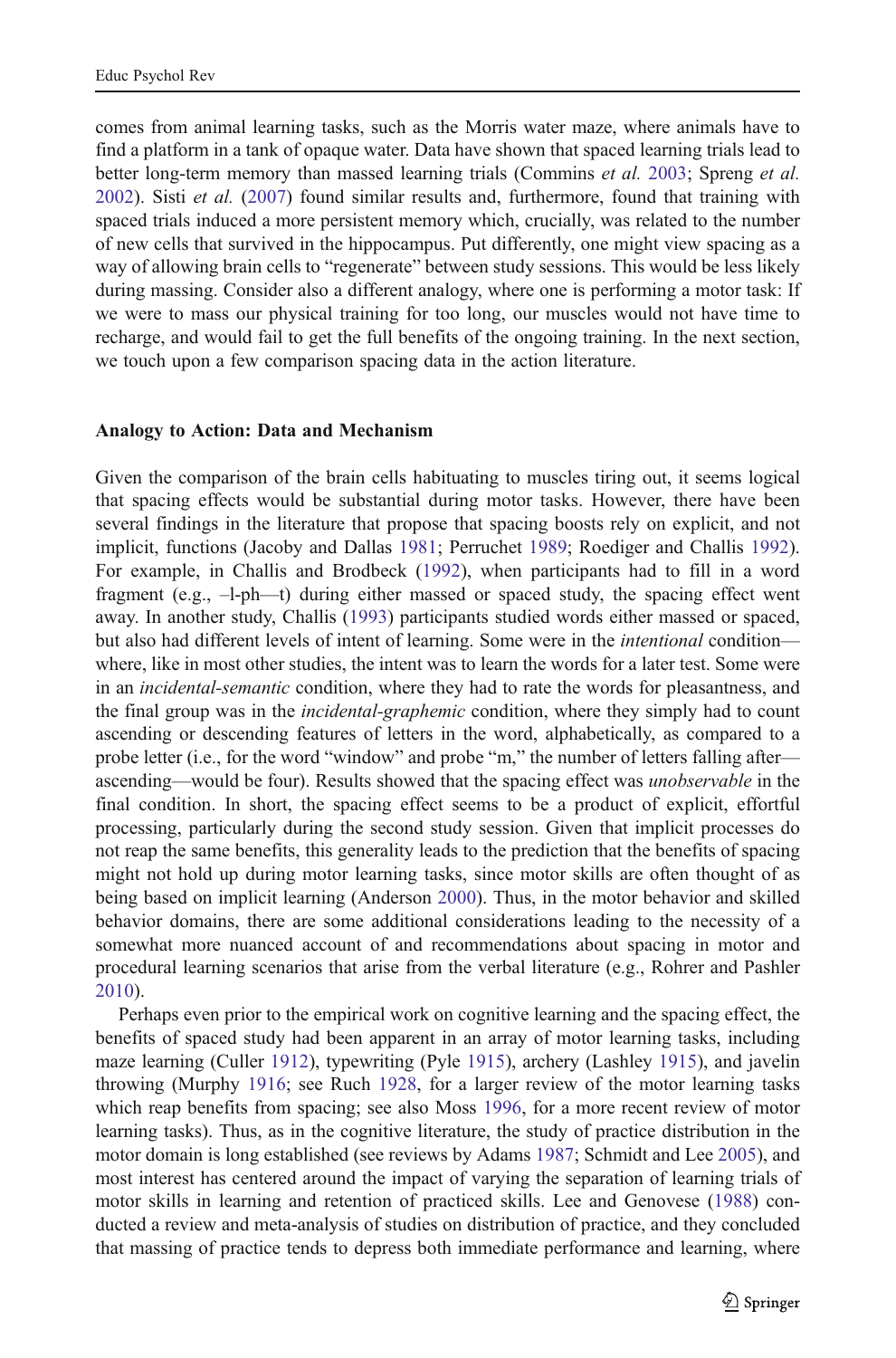learning is evaluated at some removed time from the practice period. Their main finding was, as in the cognitive literature, that learning was relatively stronger after spaced than after massed practice (although see Ammons [1988;](#page-16-0) Christina and Shea [1988;](#page-17-0) Newell et al. [1988](#page-19-0) for criticisms of the review).

Apart from spacing within sessions, just as with Bahrick's work on verbal learning scenarios (e.g., Bahrick *et al.* [1993\)](#page-16-0), people have looked at the benefits of spacing across learning sessions as well as within sessions. Probably the most widely cited example is Baddeley and Longman's ([1978\)](#page-16-0) study concerning how optimally to teach postal workers to type. They had learners practice once a day or twice a day, and for session lengths of either 1 or 2 h at a time. The main findings were that learners took the fewest cumulative hours of practice to achieve a performance criterion in their typing when they were in the most distributed practice condition. This finding provides clear evidence for the benefits of spacing practice for enhancing learning. However, as has been pointed out (Newell *et al.*) [1988;](#page-19-0) Lee and Wishart [2005](#page-18-0)), there is also trade-off to be considered in that the total elapsed time (number of days) between the beginning of practice and reaching criterion was substantially longer for the most spaced condition. Thus, while spacing may boost learning, it may be thought to be relatively inefficient in terms of study time. As we discuss later, this feeling of inefficiency may be one of the reasons that spacing is not the more popular strategy.

Interestingly, in that same study (Baddeley and Longman [1978](#page-16-0); and see also Pirolli and Anderson [1985](#page-19-0) and Woodworth and Schlosberg [1954](#page-20-0)), there was evidence of such a thing as laboring in vain. That is, exceeding a certain number of hours of practice a day (more than approximately 2 h) led to no increases in learning, as might be expected. Related to the deficient-processing theory mentioned above, these results are crucial in understanding intuitively how the spacing effect works: We simply get burnt out. These data are also analogous to the cognitive literature on *overlearning*, which shows that while continuous study over long periods of time might seem beneficial (and even feel good) in the short-term, the benefits disappear soon afterwards (Rohrer *et al.* [2005;](#page-19-0) Rohrer and Taylor [2006](#page-19-0)).

Motor learning may also be somewhat more complicated than cognitive learning in that there are different types of learning measures. For instance, Lakshmanan *et al.* ([2010\)](#page-18-0) looked at the different kinds of learning that can take place within the context of new product use such as in gadgets like smartphones or gaming consoles. They found that in terms of completion time for a target action on a new software package, for participants whose study involved repeated exposure to the instructions (i.e., verbal learning), spaced practice led to shorter execution times than massed practice. However, when study involved an initial exposure to the instructions followed by repeated opportunities to actually use the software (i.e., experiential learning), massing supported faster performance on test trials than did spaced practice. Thus, spacing benefits are not always obvious when it comes to actions.

One of the most obvious distinctions between the standard paradigms of verbal learning and motor skill acquisition has to do with the to-be-learned material occurring in isolation or in the presence of other materials. Beginning as far back as Ebbinghaus's ([1885\)](#page-17-0) work on list learning, spacing in verbal learning has involved multiple presentations of single items, or word-pairs, separated not simply by the passage of time, but by intervening presentation of other to-be learned items (e.g., dog, light, tent, dog). In contrast, studies of spacing in motor skills have more typically involved trials of a single, to-be-learned task, with varying separations between trials. Thus, at some level, though common language is applied to the two paradigms, they are structurally quite different, and thus it is not surprising that the basic effects in the two areas are not entirely equivalent.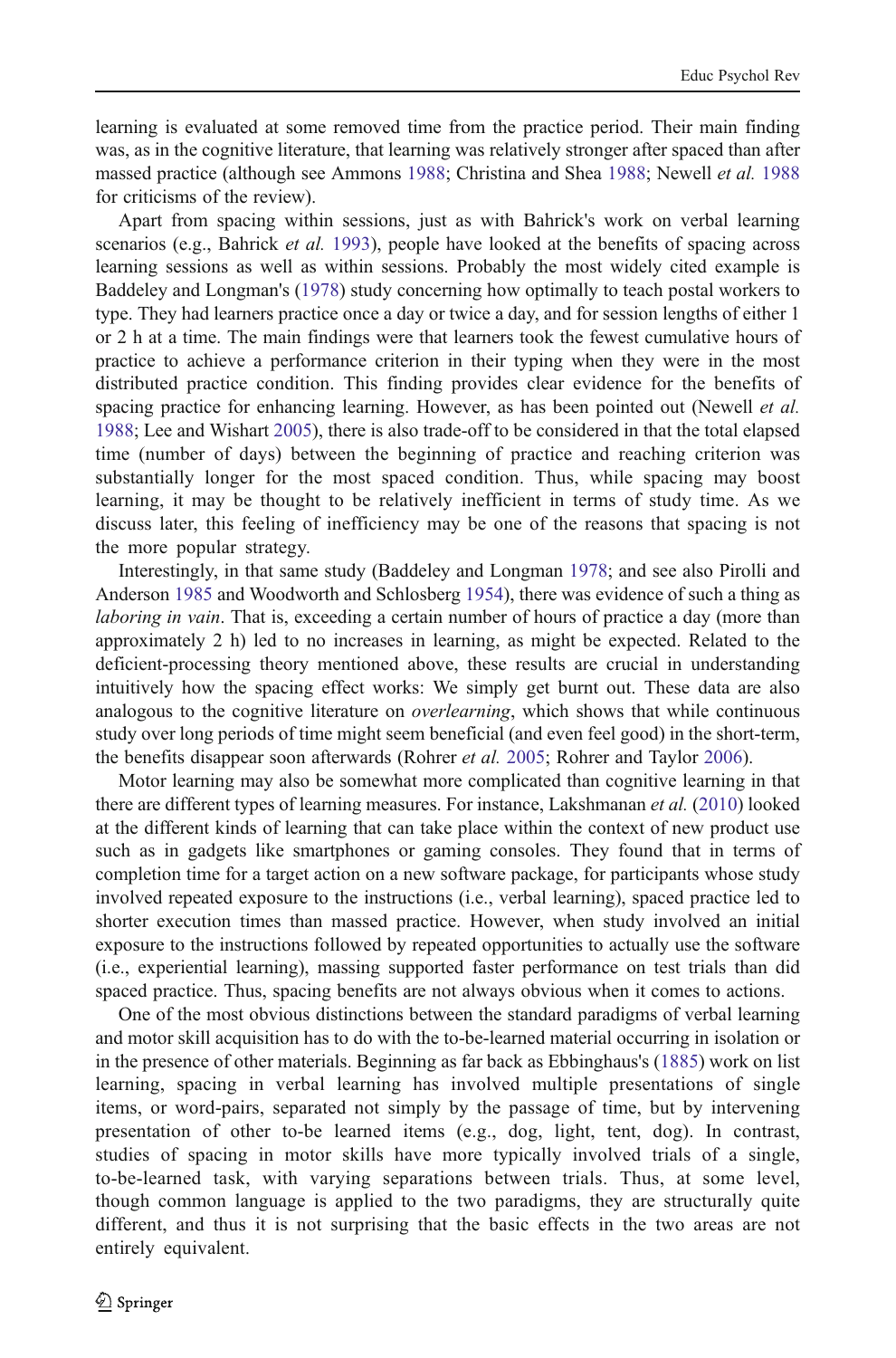That said, there is a paradigm within the motor and procedural learning paradigm, which arguably is more similar to the arrangement in the typical verbal list learning domain (see, e.g., Schmidt and Bjork [1992](#page-19-0)) and that is contextual interference. Contextual interference was first put forward as a construct for verbal list learning by Battig ([1966,](#page-16-0) [1972\)](#page-16-0), but was soon borrowed and became quite prominent in the motor learning domain because of work by Shea and Morgan ([1979\)](#page-19-0). In their original study, Shea and Morgan had people practice three similar, but distinct, discrete motor tasks in one of two different practice structures. Blocked practice involved working through a predetermined number of trials of one of the tasks before moving to the second task, and so on—similar to massed practice. In contrast, random practice involved a semi-random ordering of trials so that no more than two consecutive practice trials were of the same task, and thus typically other to-be-learned material was interleaved between trials of a given task. The main finding was that during the practice/learning phase, performance under blocked practice conditions was superior to that under random practice conditions; however, on the long-term retention test, this pattern was reversed. As in the cognitive data, easy learning—as in the massed or blocked condition did not translate into best retention. These findings should have huge implications for realworld learning, especially if individuals have the illusion that "easy learning now means better retention later."

The same basic results have been repeatedly demonstrated in the decades since (see reviews by Magill and Hall [1990](#page-18-0); Lee and Simon [2004](#page-18-0)), and with a wide variety of motor tasks including different badminton serves (Goode and Magill [1986](#page-18-0)), rifle shooting (Boyce and Del Rey [1990](#page-16-0)), a pre-established skill, baseball batting (Hall et al. [1994](#page-18-0)), learning different logic gate configurations (Carlson *et al.* [1989](#page-16-0); Carlson and Yaure [1990\)](#page-16-0), for new users of automated teller machines (Jamieson and Rogers [2000\)](#page-18-0), and for solving mathematical problems as might appear in a class homework (Rohrer and Taylor [2007;](#page-19-0) Le Blanc and Simon [2008;](#page-18-0) Taylor and Rohrer [2010](#page-20-0)). In a similar vein, Kornell and Bjork [\(2008](#page-18-0)) showed that even for induction tasks—identifying novel instances of work by artists—interleaving presentation of exemplars with those of other artists during a study phase supported better performance than massing those from a given artist together. This result in particular is rather counterintuitive, since it would seem likely that the opportunities for close comparison and contrast afforded by massing would have yielded better identification of the new works.

Clearly, when multiple things are to be learned—arguably the case in almost any educational setting, formal or informal—interleaving (or allowing for distributed exposure to materials) seems to be beneficial to long-term learning. Moreover, this holds true for both cognitive and motor learning. In the next section, we take a look at the generality of the spacing effect, focusing on its strength in young children.

## The Spacing Effect: Development, Applicability, and Universality

Does the spacing effect obtain in young children? In general, the resounding answer seems to be a yes. Using both recognition tasks (Cahill and Toppino [1993;](#page-16-0) Rea and Modigliani [1987;](#page-19-0) Toppino et al. [1991;](#page-20-0) Vlach et al. [2008](#page-20-0)) and free recall tasks (Seabrook et al. [2005](#page-19-0); Toppino [1991,](#page-20-0) [1993;](#page-20-0) Toppino and DeMesquita [1984;](#page-20-0) Toppino and DiGeorge [1984;](#page-20-0) Wilson [1976\)](#page-20-0), benefits of spacing have been apparent in children of all ages (see Fig. [1](#page-7-0) for an example of the spacing effect in 3- and 4-year-old children—created from data presented in Table 2 of Toppino and DeMesquita [1984](#page-20-0)). In fact, the effect has also been tested in infants, with positive results (Cornell [1980;](#page-17-0) Galluccio and Rovee-Collier [2006;](#page-17-0) Vander et al. [1985](#page-20-0)). For instance, using a habituation procedure (Cornell [1980\)](#page-17-0)—where infants will look longer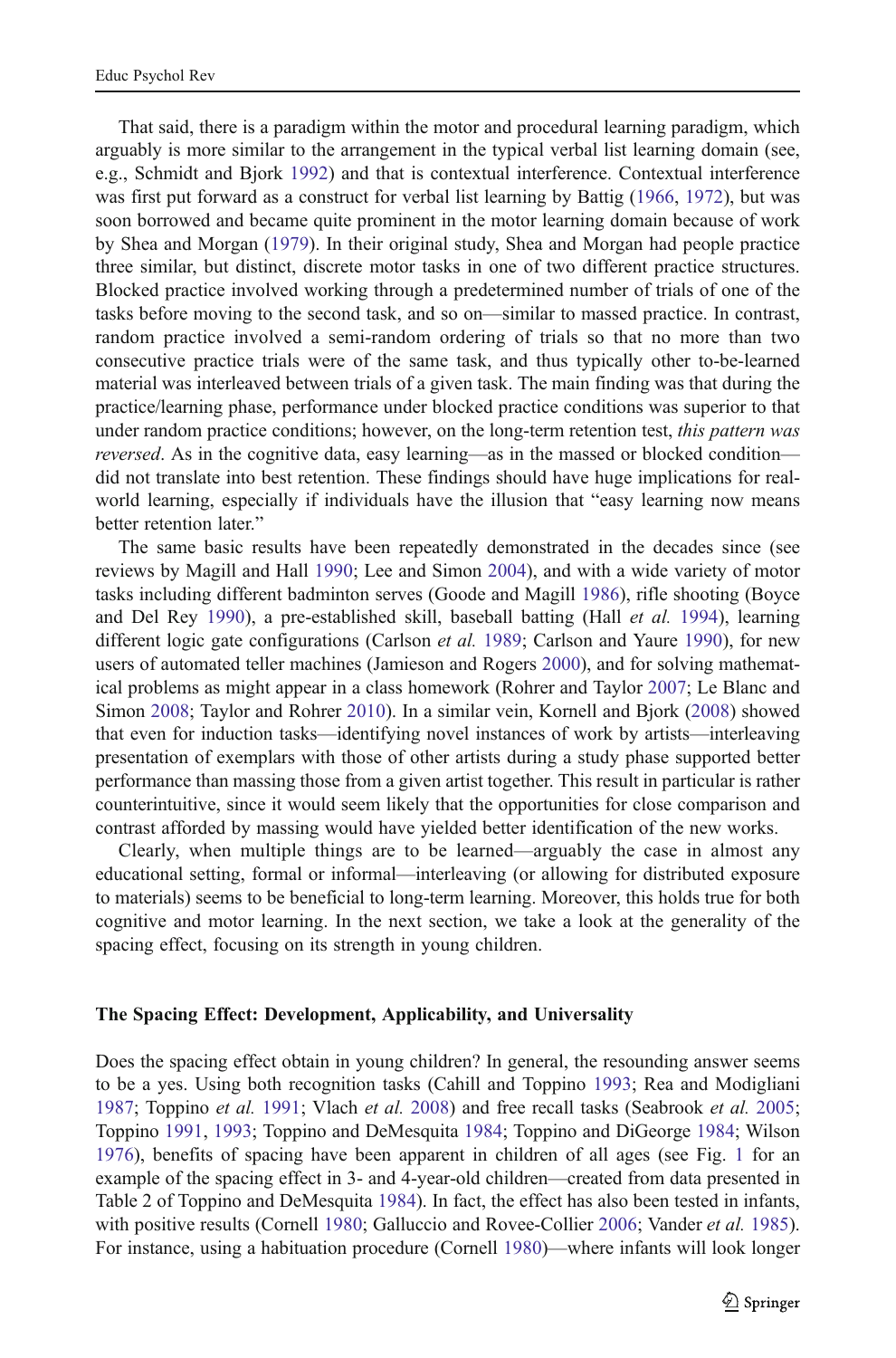<span id="page-7-0"></span>

Fig. 1 Final test performance scores for 3- and 4-year-olds after having massed study, spaced study, or seen items presented only once (created from data presented in Table 1 of Toppino and DeMesquita [1991\)](#page-20-0)

at novel or unfamiliar objects—the data showed that after massed and spaced viewings of photos, and after a delay that ranged from 1 min to 1 h, babies tended to look longer at the massed-studied photos, suggesting that they had forgotten to a larger degree those photos than the spaced-studied photos.

Consistent with the issue introduced above describing the hypothesis that the spacing effect would occur only under explicit conditions, Toppino et al. ([2009b](#page-20-0)) found that children between preschool age and college students exhibited the spacing effect for *intentional* learning conditions, where they are studying with the goal to perform well on a later test. However, interestingly, this finding reversed for the very young children on an *incidental*, or implicit task, indicating that the effect occurs in young children only when they voluntarily engage in elaborate semantic processing. Thus, while the spacing effect seems to hold across ages, starting from infancy, the mechanism for, and thus, the particular contexts under which it occurs is still under investigation.

Many have begun to look at the success of spaced study inside the classroom, as well as with classroom materials, agreeing with Ruch's [\(1928\)](#page-19-0) early statement that the spacing effect was clearly meant for the classroom. Even earlier, Pyle ([1915\)](#page-19-0) found, for instance, that arithmetic facts were recalled better by children drilled once a day for 10 days than by those who were drilled twice a day for 5 days. (Although both are considered spaced study sessions, it is worthy of note that the longer lapses between study trials led to an increase in performance.) In 1934, English *et al.* found better learning when a text was read at 3h intervals rather than in succession (English et al. [1934\)](#page-17-0). Much later, Reynolds and Glaser ([1964\)](#page-19-0) also found the spacing effect to occur when learning science concepts. In another early study (Gay [1973\)](#page-17-0), the spacing effect was found when studying arithmetic. Thereafter, the effect was found when studying vocabulary (Dempster [1987\)](#page-17-0) and during text processing (Dempster [1996](#page-17-0); Glover and Corkill [1987](#page-17-0); Kraft and Jenkins [1981\)](#page-18-0). In addition, much more recently, Vlach and Sandhofer ([2012](#page-20-0)) found that children as young as 5–7 years of age also benefitted from spaced study when learning science lessons. Their conclusion was that spacing promotes various types of learning—analogous to an increase in contextual processing—while massing does not.

The spacing effect has also been linked to the testing effect (as is apparent in the expanding practice paradigm described previously) and, thus, will be influenced by whether the trials are study or test (with and without feedback) trials. For the most part, with the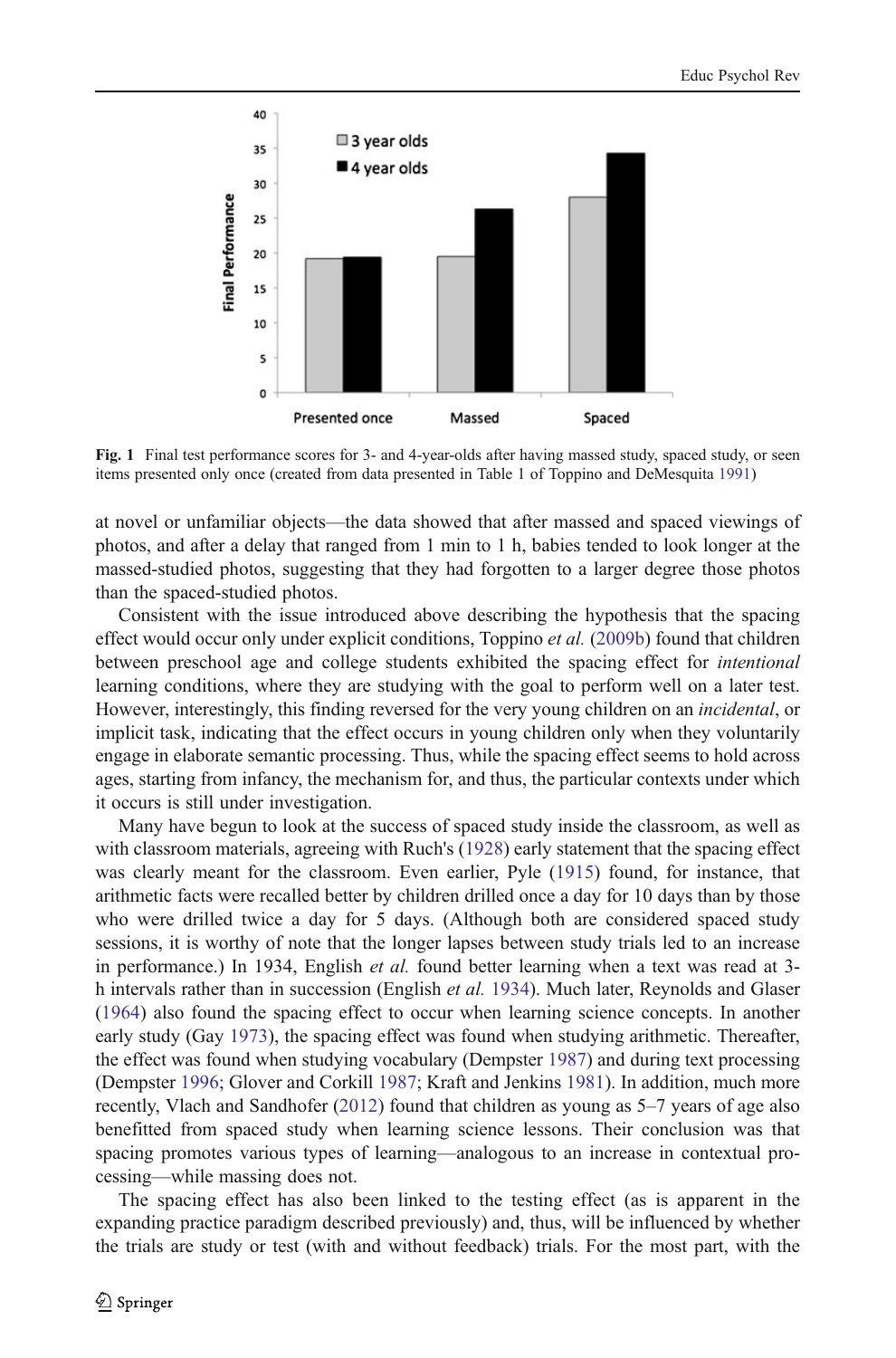addition of testing trials—either at massed or spaced delays—the spacing effect holds true. For instance, Rea and Modigliani [\(1987](#page-19-0)) looked at spelling performance using expanding versus spaced study and found benefits for spaced study. In general, as others in this issue will cover, testing has significant effects on long-term retention (e.g., Agarwal et al. [2008\)](#page-16-0) and, in tandem with the spacing strategy, is likely to lead to accrued boosts in learning (e.g., Pashler et al. [2007\)](#page-19-0).

The spacing effect has not, however, proven to be universally obtained, particularly in the classroom (for an early review, see Dempster [1988\)](#page-17-0). We focus here on a crucial factor that arises in both the classroom and the laboratory—to which we have only but alluded: the issue of immediate versus long-term performance measures. Thus far, we have presented data displaying directly the benefits for *long-term* retention. However, in the classroom, there may be many instances where short-term performance is also important. Revisiting the data from both the cognitive and motor learning literature, where massing is more efficient, or feels better *during learning*, the superior nature of spacing suddenly becomes doubtful. Early on, for instance, Austin ([1921\)](#page-16-0) found that when reading texts, spaced study was no better than massed study, when comprehension was measured immediately—although the spacing effect did obtain at a longer delay (note that massing was not more effective than spacing).

There is other evidence for a reversal of the spacing effect when the test *immediately* follows acquisition. In other words, when the test is coming up very soon, massed practice has been shown at times to be more advantageous than spaced practice (e.g., Bregman [1967](#page-16-0); Lee and Genovese [1988;](#page-18-0) Lee and Magill [1983](#page-18-0); Shea et al. [1990\)](#page-19-0). Termed the *proportionality* rule by Glenberg and Lehmann ([1980\)](#page-17-0), it proposes that "when the retention interval is short relative to the spacing of the repetitions, performance is negatively correlated with repetition spacings; when the retention interval is long relative to the spacing intervals, performance is positively correlated with the spacing of repetitions." (p. 528). The earliest study that demonstrated this was Peterson *et al.* ([1962](#page-19-0)), where word–number pairs were studied either massed or spaced (8 s apart) and then tested either 2, 4, 8, or 16 s later. Results showed that massed study led to better recall at the 2- and 4-s test intervals, while spaced study led to better recall at the 8- and 16-s intervals. In the motor domain too, blocked practice would probably be the smart way to prepare for an imminent test, or as a warm-up strategy. Cepeda  $et$  al.'s  $(2008, p. 1100, Fig. 4)$  $(2008, p. 1100, Fig. 4)$  $(2008, p. 1100, Fig. 4)$  temporal ridgeline illustration, replicated here in Fig. [2](#page-9-0), provides further evidence in their three-dimensional surface, where recall is shown to be dependent on the interaction between spacing of repeated items during study and the ensuing delay until testing occurs. At zero test delay, recall is an inverse linear function of study gap, but as test delay increases, optimal recall is found to be a changing non-monotonic function of study gap.

However, recently, a meta-analysis (Cepeda et al. [2006](#page-17-0)) found that even when the test occurred after less than 1 min had elapsed, spacing was slightly better than massing. Of course, as the retention interval increased, the spacing effect also strengthened. Furthermore, the authors point out that a massing effect had only occurred for retention intervals that were remarkably short—less than a few seconds—which would be unlikely to occur in a classroom context. Quizzes, tests, and exams typically take place once a longer period of time (certainly more than a few seconds) after study has elapsed, and thus, spaced study, as a rule of thumb, would be the more effective strategy.

On the flipside, one of the most crucial differences between laboratory learning and classroom learning is the length of time between study and test. Learning in the real world can take days, weeks, months, and even years, as compared to the vast majority of cognitive spacing research, which could take place across only minutes or even seconds. However,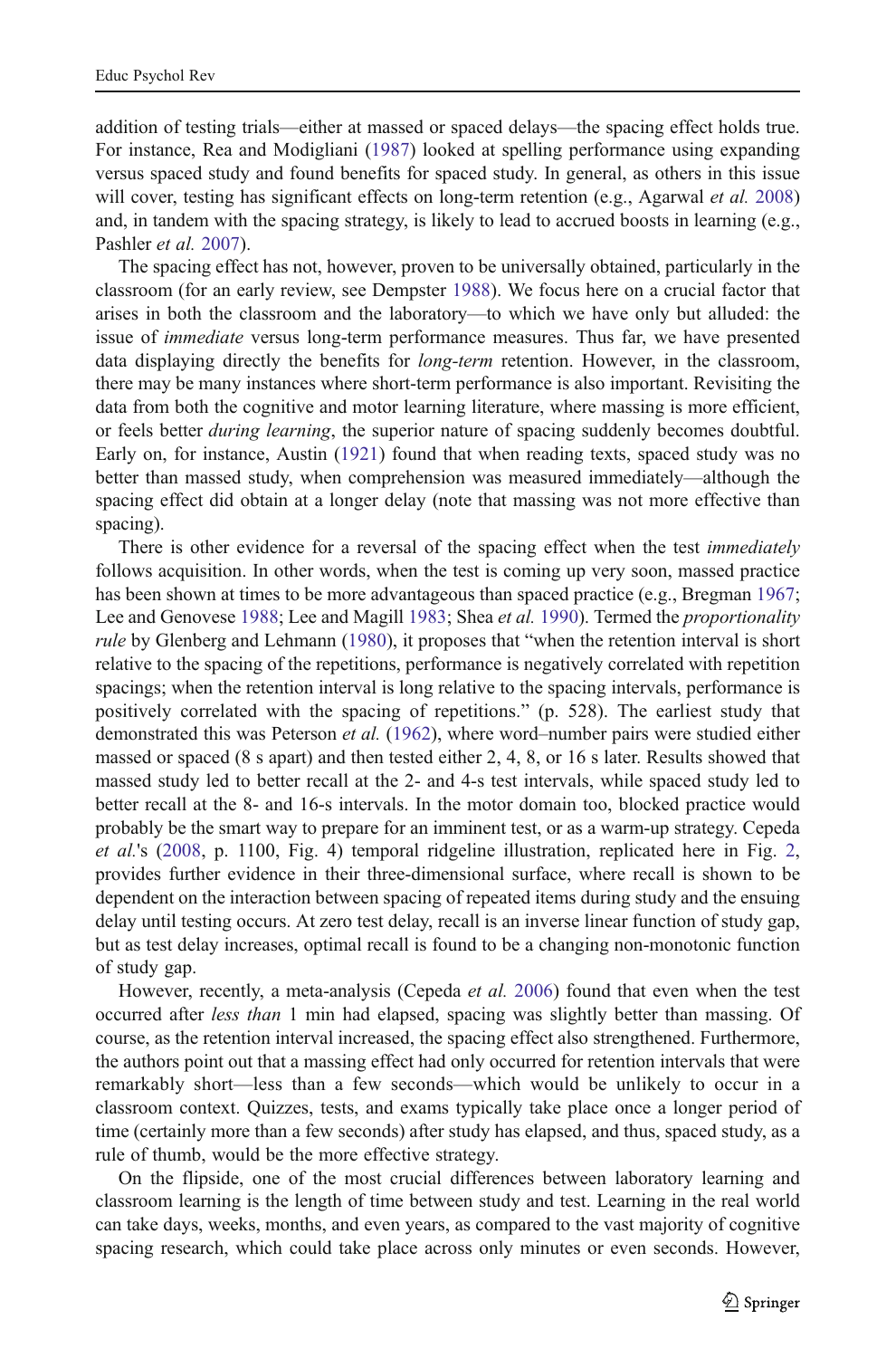<span id="page-9-0"></span>

Fig. 2 A functional approximation of recall on the final test (as a proportion), plotted as a function of gap and test delay (i.e., retention interval). The location of the ridgeline indicates that, as test delay increases, optimal gap increases while there is a decrease in the ratio of optimal gap to test delay (taken from Cepeda et al. [2008,](#page-17-0) Fig. 4)

even across very long delays, the spacing effect has been supported for materials that have included real-world-type materials, such as maps (e.g., Carpenter and Pashler [2007\)](#page-16-0), foreign languages (e.g., Bahrick et al. [1993](#page-16-0)), history facts (e.g., Carpenter et al. [2009\)](#page-17-0), typing (Baddeley and Longman [1978](#page-16-0)), and math learning (e.g., Rohrer and Taylor [2006](#page-19-0)). Some data have also shown that an additional massed session is no better than a single reading of a text (spacing has significant benefits, see Rawson and Kintsch [2005](#page-19-0)). As a result, there have already been pushes for spaced learning and teaching in the schools (Pashler et al. [2007](#page-19-0); Roediger et al. [2010\)](#page-19-0).

As an interim conclusion, the historically consistent spacing effect has received positive reviews from both the cognitive and motor literature, as well as from data collected from younger populations and when using realistic contexts and materials, particularly when keeping in mind ecological validity. The key subsequent question then is do people use spacing strategies? From here on, we discuss some of the issues regarding spontaneous strategies regarding distribution of study and, in particular, whether individual learners know to use spacing rather than massing practices.

## Metacognition and the Spacing Effect

Metacognition, or the process of using one's own judgments to guide study choices, is crucial for learning. If a student studies ineffectively or randomly, then it is likely that test performance will be poor. A recent interest in the distribution of study has included the individual's metacognitive control of spacing versus massing. Specifically, do people use the more beneficial spaced strategy, and not the massing strategy, when studying? If they do, educators should be happy that the effective strategy seems to be a spontaneous one. If they do not, then we may suggest and test ways in which to increase the probability of spacing study.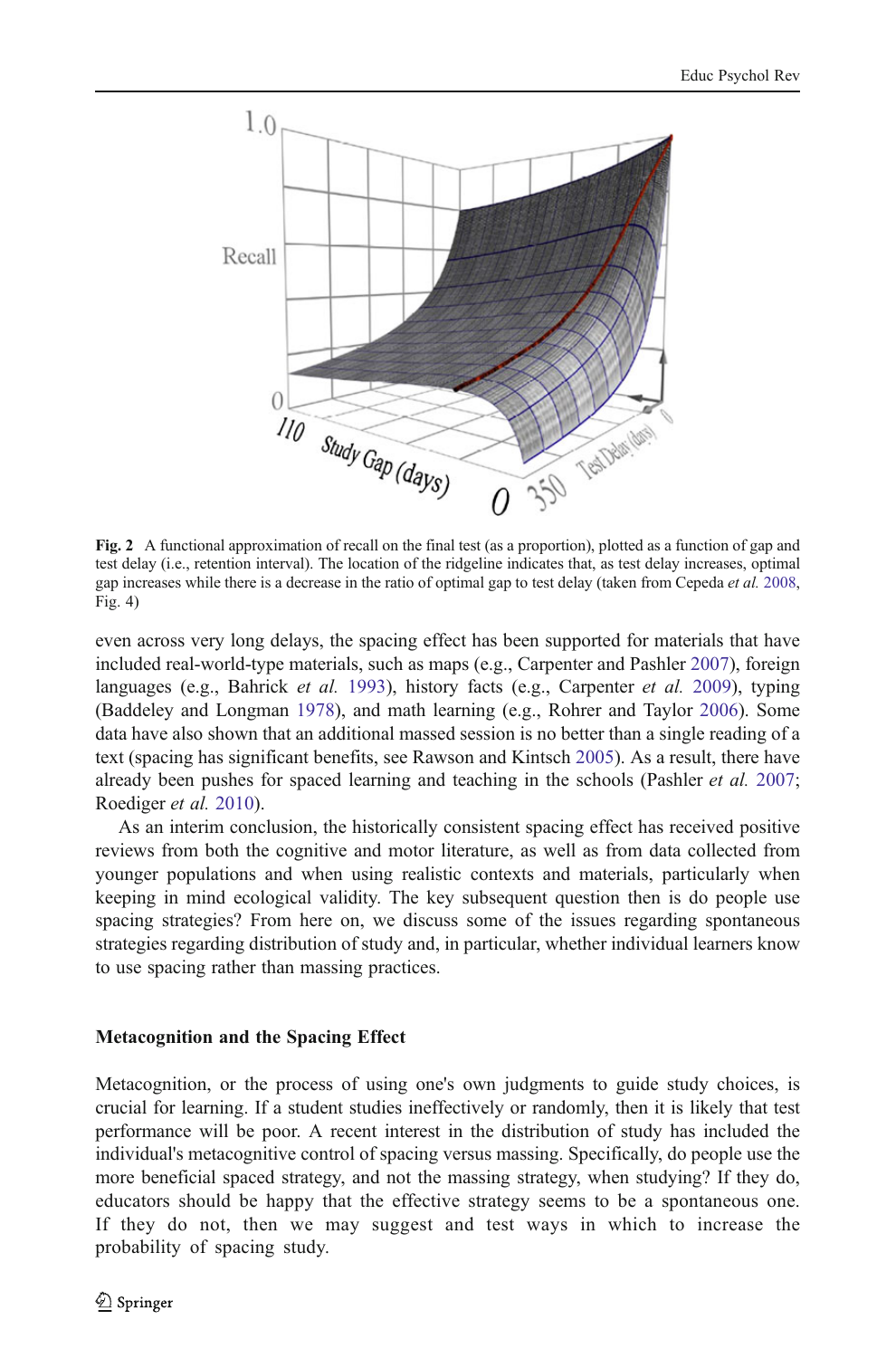There have in fact been a handful of studies that have looked at the impressions people have of spacing, and whether people choose to space their learning in the real world. In general, people, including adults, predominantly prefer massed practice (for a recent example, see Kornell and Bjork [2008](#page-18-0)). In the above-described Baddeley and Longman's ([1978\)](#page-16-0) study, for example, after postal workers practiced typing in either massed or spaced study sessions, they had to indicate how satisfied they were with the training. Results showed that while spacing led to the best learning, it was the *least* liked. Similarly, Simon and Bjork ([2001\)](#page-20-0) found that people preferred the massing strategy on a motor learning task. In learning a set of multi-segment movement tasks, learners under blocked practice conditions predicted superior retention performance as compared to those under random practice conditions. In fact, and as described above for the basic contextual interference effect, the opposite results emerged. It seems that learners are far more sensitive to their immediate performance levels than to the actual learning benefits that are accruing as a result of practice, making them relatively poorly equipped to judge how well they are learning during learning.

When learners do not choose an effective (i.e., spacing) strategy should we intervene and encourage spaced study schedules? Inherent in this question is the question of whether we believe that the learner himself/herself should not be his/her own decision maker. The notion that people may not use the best strategies is not new. When investigating the time-allocation decisions that people made as compared to a computer-controlled allocation of study, Atkinson ([1972\)](#page-16-0) concluded: "My data, and the data of others, indicate that the learner is not a particularly effective decision maker." (p. 388). More recent data have shown that people believe that re-reading is a more favorable strategy than generating or self-testing the opposite is true (Karpicke et al. [2009](#page-18-0); Kornell and Son [2009](#page-18-0); Son and Kornell [2010](#page-20-0)). When it comes to massing versus spacing, again, students believe, incorrectly, that massing leads to better performance than spacing (Kornell and Bjork [2008;](#page-18-0) McCabe [2011](#page-18-0); Metcalfe et al. [2007\)](#page-18-0).

Up until quite recently, surprisingly, among the studies that have tested the effects of massing versus spacing, virtually none has investigated self-selected or metacognitive spacing strategies. In 2004, the first study on metacognitively controlled spacing was developed and tested. In that study, college students were presented with cue-target pairs and could control the amount of time that elapsed before re-studying each of the pairs (Son [2004\)](#page-20-0). For each original pair presentation, they were first asked to make a judgment about how well they would remember the pair, and then, whether they wanted to *mass*—by pressing a "study now" button—or to space—by pressing a "study later" button—their study of that pair. If they chose to *mass*, then the same pair was presented again immediately; if they chose to space, then that pair was presented after a delay. They also had the option of clicking a "Done" button for any of the pairs, if they felt that no further study was necessary. If this button were pressed, that pair would be dropped from the re-study list. The results showed that college students, propitiously, tended to *space* their study—doing so more than 50 % of the time—and systematically, the distribution was dependent on one's metacognitive judgments. Specifically, people chose to distribute the items they thought would be easier to learn and mass the judged-difficult items (also see Pyc and Dunlosky [2010](#page-19-0), for a replication; but see Benjamin and Bird [2006;](#page-16-0) Toppino and Cohen [2010,](#page-20-0) for discordant results using different methods, and Toppino et al. [2009a](#page-20-0), for a potential rectification, where massing might occur when an item is not yet fully encoded). Furthermore, in a later study, when the college students' choices to space were *honored*, that is, when they were allowed to re-study in the manner that they chose for each pair, they performed better than when their choices were *dishonored*, suggesting that their spacing choices were effective and likely directed at enhancing learning (Son [2010](#page-20-0)).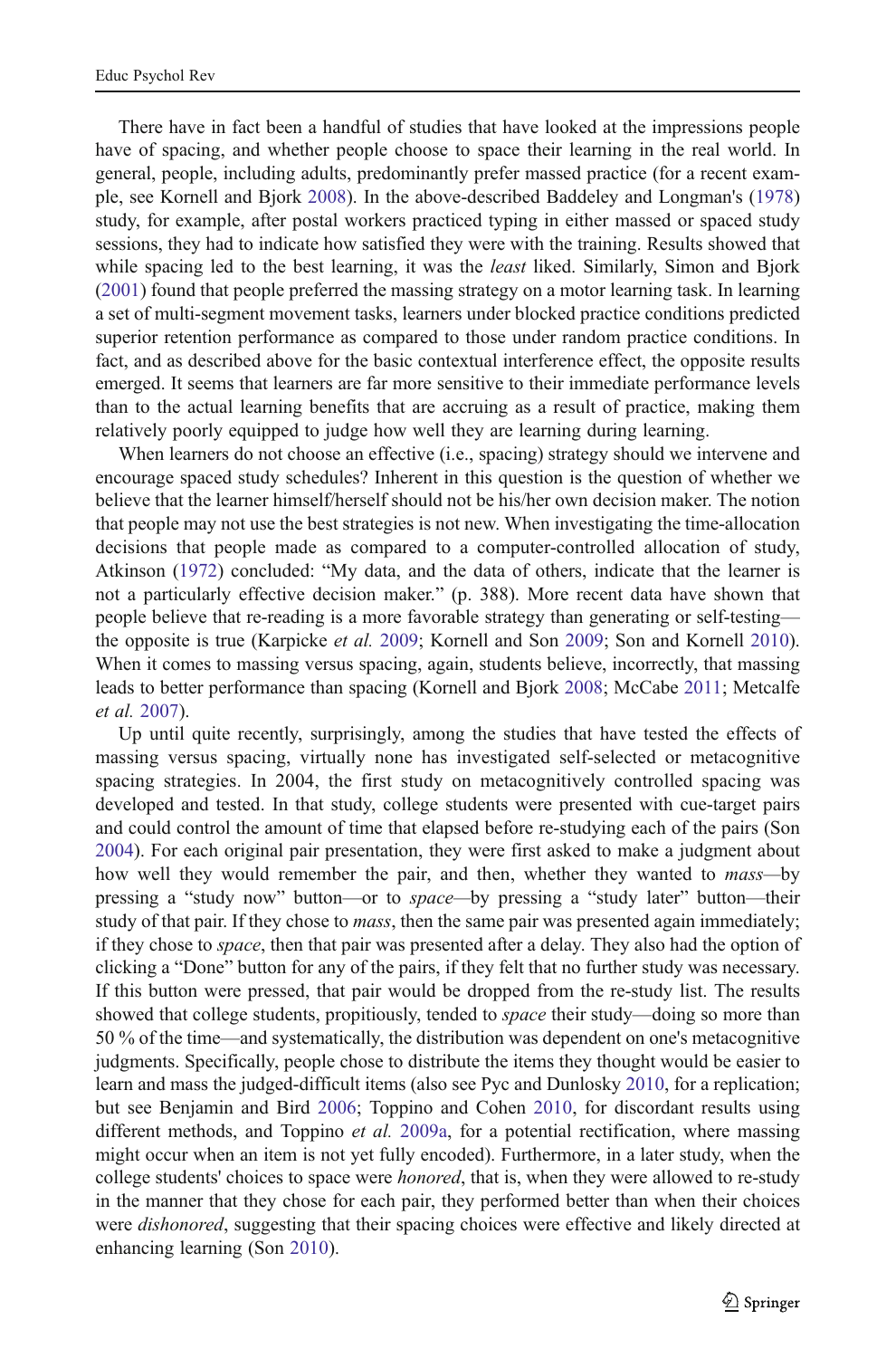The data from this particular population of college-aged individuals indicate a good strategy for the distribution of study: When studying vocabulary word pairs, individuals do select to space their study, and tend to mass only when the learning is relatively difficult. These results also support the notion that while spacing is effective, expanding study may sometimes be better than uniform spacing (Landauer and Bjork [1978\)](#page-18-0). In theory, the benefits of spacing can pan out only when the item, at first study, has been encoded to the degree that it will not be completely forgotten before additional study has taken place. In other words, when an item's learned state is tenuous—or when metacognitive judgments are low—it appears that a massing strategy would be more beneficial. The data also support the more recent findings of Pavlik and Anderson's ([2003\)](#page-19-0) ACT-R model of the relationship between spacing and decay. They stated: "Our mechanism is…quite plausible in light of theories of spacing and memory that propose that the benefit of additional practice is mediated by the difficulty of that additional practice." (p. 181).

Data from a similar experiment, on the other hand, showed that, in contrast to the college students, young children—in the first grade—did not choose effectively. They tended to mass their study, and did so regardless of how easy or difficult they judged the item to be (Son [2005\)](#page-20-0). In a recent experiment testing third and fifth graders, performance after honoring and dishonoring their choices was also compared, as had been done with the college students. The results were, again, very different from those of the college students, and more similar to the first grade children—they chose to mass their study over 65 % of time, regardless of whether they judged the item to be easy or difficult to learn. Moreover, dishonoring their massing choices and imposing a spacing strategy greatly improved final test performance (Son [2010](#page-20-0)).

Thus, while the college-aged students seemed to be distributing their study and doing so effectively, the elementary school-aged children did not. On the positive side, at least for children, we can gain benefits by encouraging strategies independent of the metacognitive states that produce the choices. However, the fact that the adults' performance did not improve supports the notion that metacognitive decisions cannot be completely discounted.

Why might children choose to mass rather than to space their study? An obvious explanation, one that results from the theories described above, is that massing takes less effort than spacing. That is, spacing may be *undesirably* difficult. Indeed, studies have shown that during spaced study, acquisition is not only slower but also confidence in one's learning is lower as well (Bahrick et al. [1993;](#page-16-0) Zechmeister and Shaughnessy [1980](#page-20-0)). Another explanation might be that spaced study, ironically, entails that the learner stop studying now, but will have to come back to it at some later time. In this sense, spaced study might be thought of as studying again, whereas massed study might give the illusion of less study time (even though, of course, the total study times in the two conditions are equivalent). This would especially be a problem if children were not motivated to re-study in the first place.

Indeed, the Son [\(2004](#page-20-0)) study showed that the college-aged participants almost exclusively selected the "Done" button only for the very highest JOL items. Figure [3](#page-12-0) illustrates the proportion of choices of massed, spaced, or done as a function of people's metacognitive judgments (taken from Son [2004](#page-20-0), Fig. [1](#page-7-0)). As can be seen, the college students were motivated in that they did choose, for the majority of items, to re-study.<sup>1</sup> When this paradigm

<sup>&</sup>lt;sup>1</sup> The figure also shows the probability correct on the test conditional on each choice. This probability correct is the number given above each bar. Adults chose to re-study—either massed or spaced—those items in which they were not completely confident. Note, also, that the items given the highest judgments that participants chose not to re-study were poorly remembered (0.14 correct). Thus, there is room for improvement even in adults. Even though they declined to study only on very high judgments, nevertheless, they, too, appeared to have opted out of study prematurely.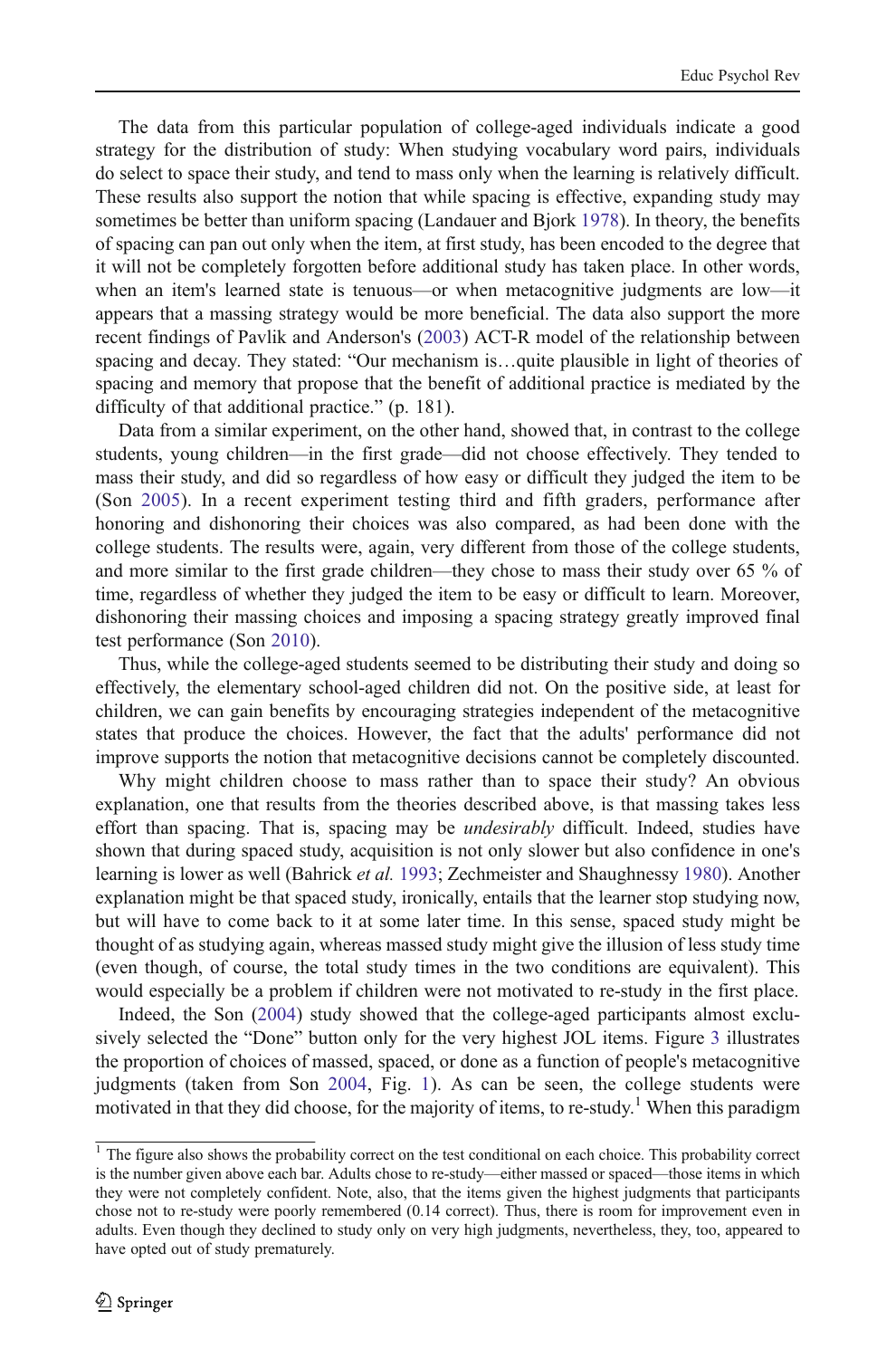<span id="page-12-0"></span>

Fig. 3 The mean proportion of massed, spaced, and "done" choices as a function of metacognitive judgments of learning (JOL) level. Higher levels represent items that are judged as easier. The numerical values above each bar indicate the proportion correct at final (long-term) test (taken from Son [2004](#page-20-0), Fig. [1](#page-7-0))

was tested in children, a problem was encountered—the first few children who were tested chose the "Done" button virtually all the time (see Son [2005](#page-20-0)). As a result, whether they would choose to mass or to space could not be determined. The decision was made at the time to remove the Done button and force the children to choose mass or a space practice. It was then that the first graders preferred massed study, regardless of their judgments, and as described above, as well as did the third and fifth graders, revealing a less than optimal strategy. However, the likelihood remains that if the children had had the done option, their choices would have been even more suboptimal. Thus, a complicated problem with the spacing versus massing paradigm is that there is no way of knowing whether the two strategies—massing and spacing—feel equal to the learner in terms of efficiency or perceived effort.

A final explanation we touch upon here for why children might prefer the less optimal massing strategy may be because spacing requires experience. In particular, spacing one's study requires that a long-term time frame is understood. In the discussion of Son [\(2005](#page-20-0)), this hypothesis—that young children do not understand what it means to study in the longterm future—was proposed as a way of explaining the dysfunctional strategies of the first graders. In that same study, in fact, there was evidence showing that the same first grade children did use their metacognitive judgments to guide behavior systematically, when both of the study choices panned out in the short term. When presented with word pairs, the first graders were systematic when they were asked whether they would like to "read" the pair again or whether they wanted to "test" themselves. Results showed that first graders tended to read the items that were judged as difficult but tested themselves when the items were judged as easier. These data suggest that even children as young as grade 1 do use their metacognitive judgments spontaneously to guide their study behavior—in this case, reaping the benefits of self-testing—but a spacing strategy may be qualitatively more complicated given that its occurrence is at some later, unspecified time.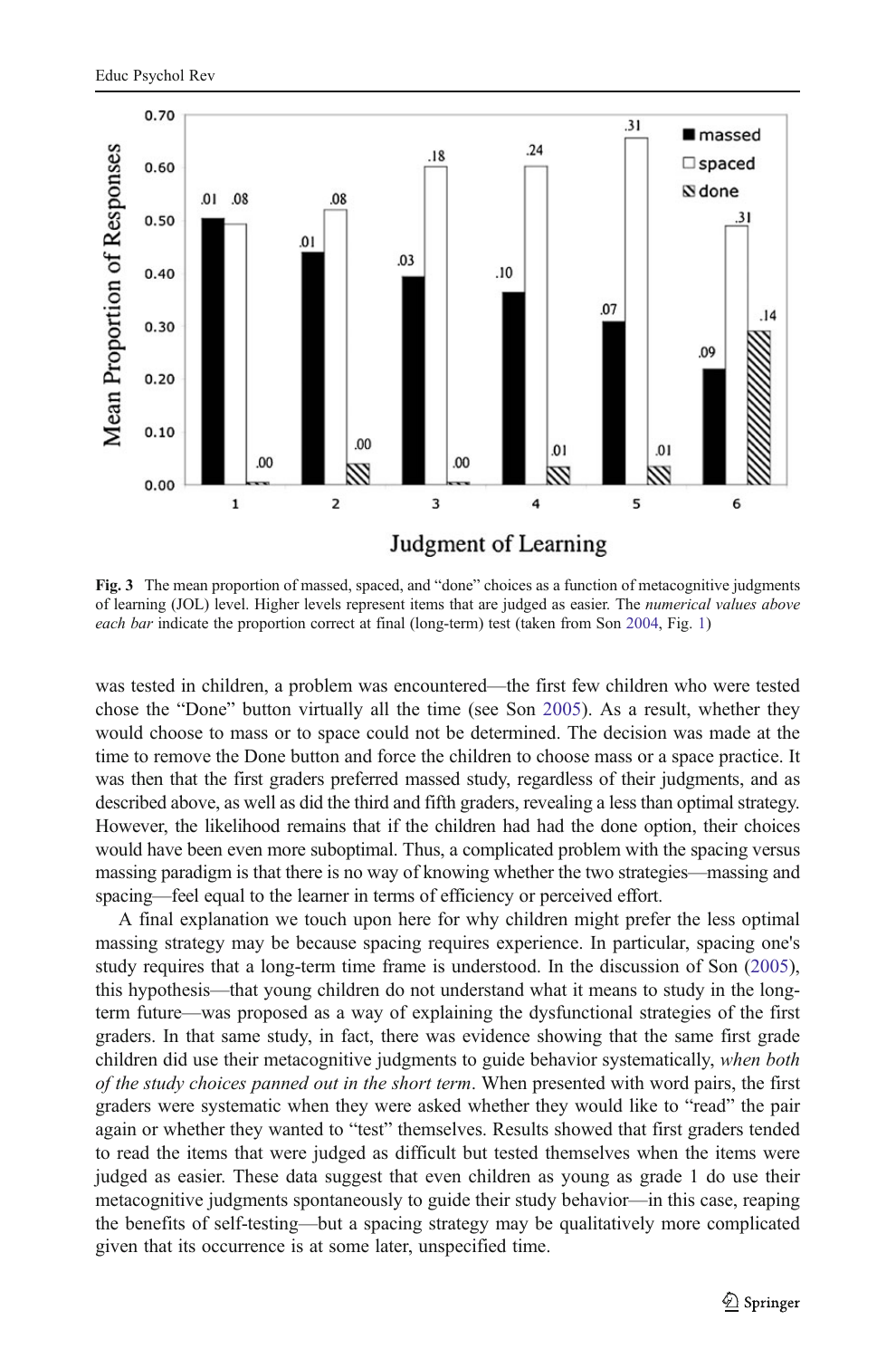In short, the spacing strategy seems, unfortunately, to be the more unattractive strategy in a number of ways. It is more difficult during study; it can be perceived as an additional study trial (whereas massing is by definition only one trial, albeit a long one), and some populations, such as young children, may have difficulty understanding what it means to come back to studying at a time in the long-term future. Fortunately, for college-aged students, the spacing strategy seems to be preferred, and spacing effects are obtained. However, a caveat is that not nearly enough research has been conducted regarding these metacognitively selected strategies. It may be that some other adult populations do not necessarily choose the more effective strategy. Even the same college students may have very different study choices if the materials or the methods were to be different. What we do know for sure is that there is a difference in distribution of study choices by age—younger students prefer to mass their learning. The silver lining, though, is that performance can be boosted by encouraging spacing practices.

## Implications for Education

On the whole, both in the laboratory and the classroom, both in adults and children, and in the cognitive and motor learning domains, spacing leads to better performance than massing. In addition, while there are very particular situations for when the results flip—as in extremely short retention delays or when to-be-learned items have not yet been appropriately encoded—these environments are relatively rare in the real world, as learning occurs across relatively long ranges of time. Thus, the past and ongoing data provide consistent implications for education, both for the educator and the individual learner: Spacing study is the optimal strategy.

Still, much remains to be investigated. Researchers should continue to conduct more tests on spacing versus massing, and branch out into using a variety of materials, with the larger goal of confirming (or disconfirming) the universality of the spacing effect. We do know that there may be cases where spacing is not the best strategy—such as in the expanding retrieval paradigm, where spacing too far apart may be hurtful (which is, anyway, rather unrealistic given that feedback is usually provided in the real world)—but knowing the exact dimensions across various domains of school topics (e.g., mathematics, problem solving, and reading comprehension) is crucial if the field is to move forward.

Inside the classroom, the first obvious step for researchers is to continue to make a conscientious effort to connect with practitioners regarding the spacing literature. The bridge between researchers and educators on this topic have begun to be firmly established—many practitioners are now aware of the benefits of spacing—and both sides should continue to consider the complexities of learning, while thinking of creative new ways to incorporate spacing strategies. For instance, educators might consider the possibility of implementing more review sessions, and perhaps even more quizzes, that are evaluated but not necessarily graded. Students, even very young children, seem to enjoy testing themselves (as was shown in Son [2005\)](#page-20-0), particularly when they are confident in their answers. By using the ungraded quizzing method, educators can encourage effective strategies of both spacing and self-testing while discouraging the stress that is so often connected with test-taking in school.

Another potential way in which to incorporate the benefits of spacing into the classroom is to increase *contextual variability* (e.g., Raaijmakers [2003](#page-19-0)). Spacing in and of itself seems to work because of increased contextualization, and one could think of methods to take advantage of this mechanism. For instance, co-teaching within a given topic would increase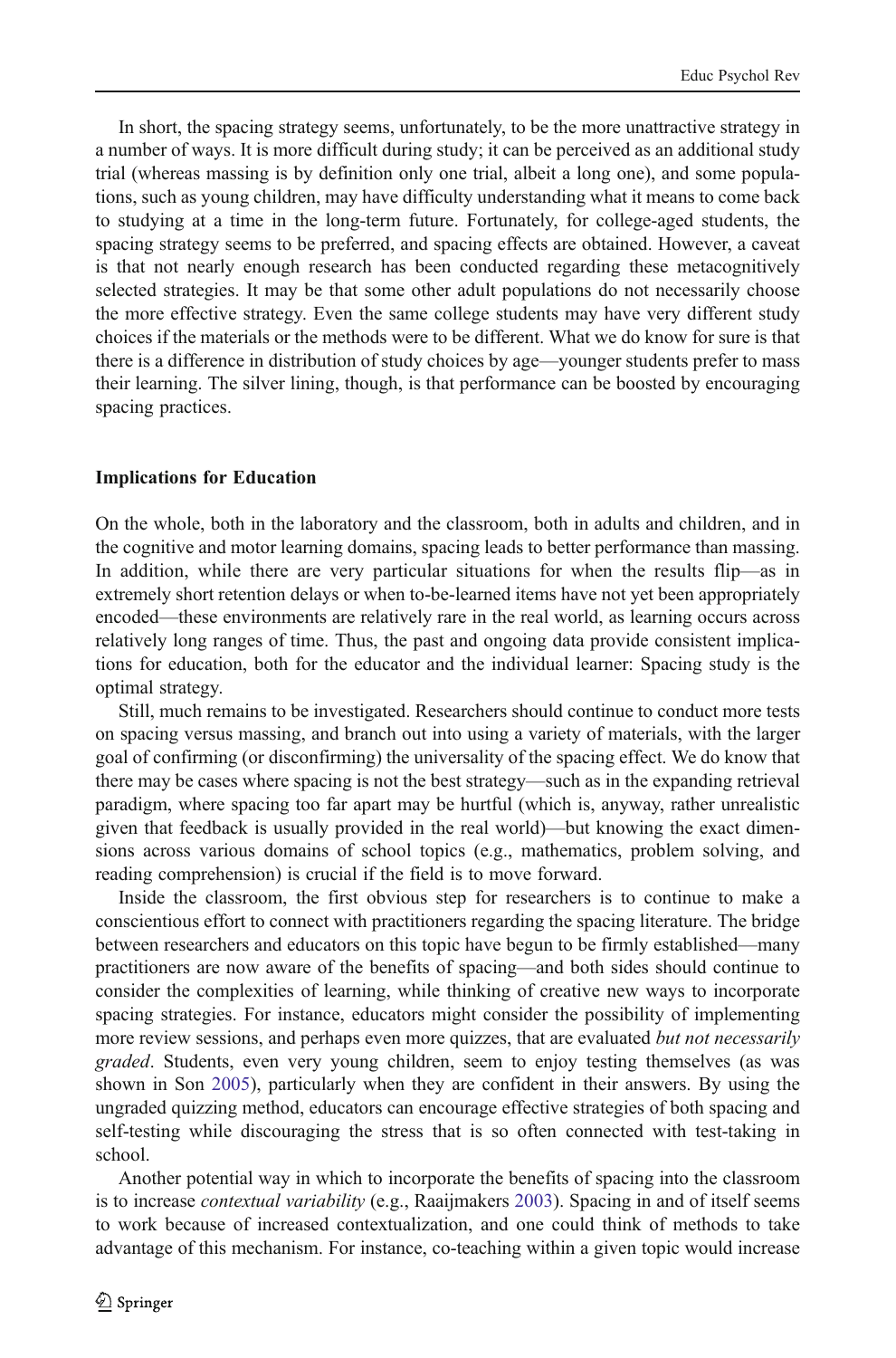the variability of how that topic is perceived (and co-teaching by definition is likely to be accompanied by a spaced learning session). Allowing different contexts in which to have individuals learn a topic would also be helpful. For example, something as basic as learning vocabulary word definitions could be learned using a host of context sentences, rather than merely one or two. Even allowing students to report how they would approach a particular science problem or reading comprehension task would also increase the contextual variability of the classroom learning environment, allowing for a greater number of retrieval cues in the long term.

Realistically, though, because of the vast amount of information that needs to be covered, and the lack of time, it is reasonable to assume that spacing strategies may not be consistently incorporated into the classroom. Most will say that there is little time for ungraded quizzes, co-teaching, and discussions between students during class time. Indeed, many classroom topics are presented only once, and unfortunately, the same is often the case for textbooks, from which students do their homework (Saxon [1982;](#page-19-0) Stigler *et al.* [1982\)](#page-20-0). Thus, a more effective strategy, when thinking about implementing spacing strategies, might be to focus on how the individual can think about ways in which to space their study, as we discuss below.

Children, spanning the entire range of elementary school and continuing into adulthood, experience the bulk of learning when they are on their own. Many children, unfortunately, are not benefiting from the practice of homework (Cooper et al. [2006\)](#page-17-0). A key aspect of learning is that there should be practical ways of incorporating effective strategies such as spacing into learning sessions outside the classroom. A way in which spacing has already been used in homework is in the mixing and spacing of math problems (e.g., Taylor and Rohrer [2010\)](#page-20-0). Similarly, children should receive homework assignments, in every domain, that cover mixed topics, and not only the one topic that was covered in the class on that day. That is, students should be encouraged to study materials that cover, for instance, a new topic *and* an old review topic. While the assignment may feel more difficult to the student (given that they may not remember the older lesson), the benefits of spacing are sure to show up in the long run, especially for a final test, where many of the questions refer to content from long ago.

Another recommendation for practitioners regarding individual learning is to have students take explicit metacognitive control of their strategies and to state why they choose particular strategies. It is, in fact, as of yet unknown whether young children are even aware of choosing to mass rather than space. In the honor/dishonor experiment (Son [2010](#page-20-0)), anecdotal results suggest that many of the young children did not even realize when a particular choice was being dishonored—they never seemed shocked or frustrated—suggesting a lack of explicit control. There are ways in which to foster self-regulation, including simply asking students to write down the strategies they use when studying on their own. These strategies would be open ended—and could include those such as reading, re-reading, self-testing, and even spacing versus massing. Indeed, many have discussed the importance of having personal goals and carrying them out appropriately for successful learning (e.g., Hattie et al. [1996](#page-18-0); Zimmerman [2000\)](#page-20-0). Some also emphasize the importance of teaching explicit self-regulatory strategies to children at very young ages (e.g., Brown *et al.* [2005](#page-16-0); Hendy and Whitebread [2000](#page-18-0); Stoeger and Ziegler [2005](#page-20-0)). If students are required, in some way, to explicitly express their strategies, two things could occur: First, students would become more aware of the strategies and possibly understand sooner whether they are effective or ineffective. Second, teachers and researchers would have a better understanding of how self-regulatory strategies develop. The challenge for teachers, though, is to find the balance between teaching subject content and teaching metacognitive strategies.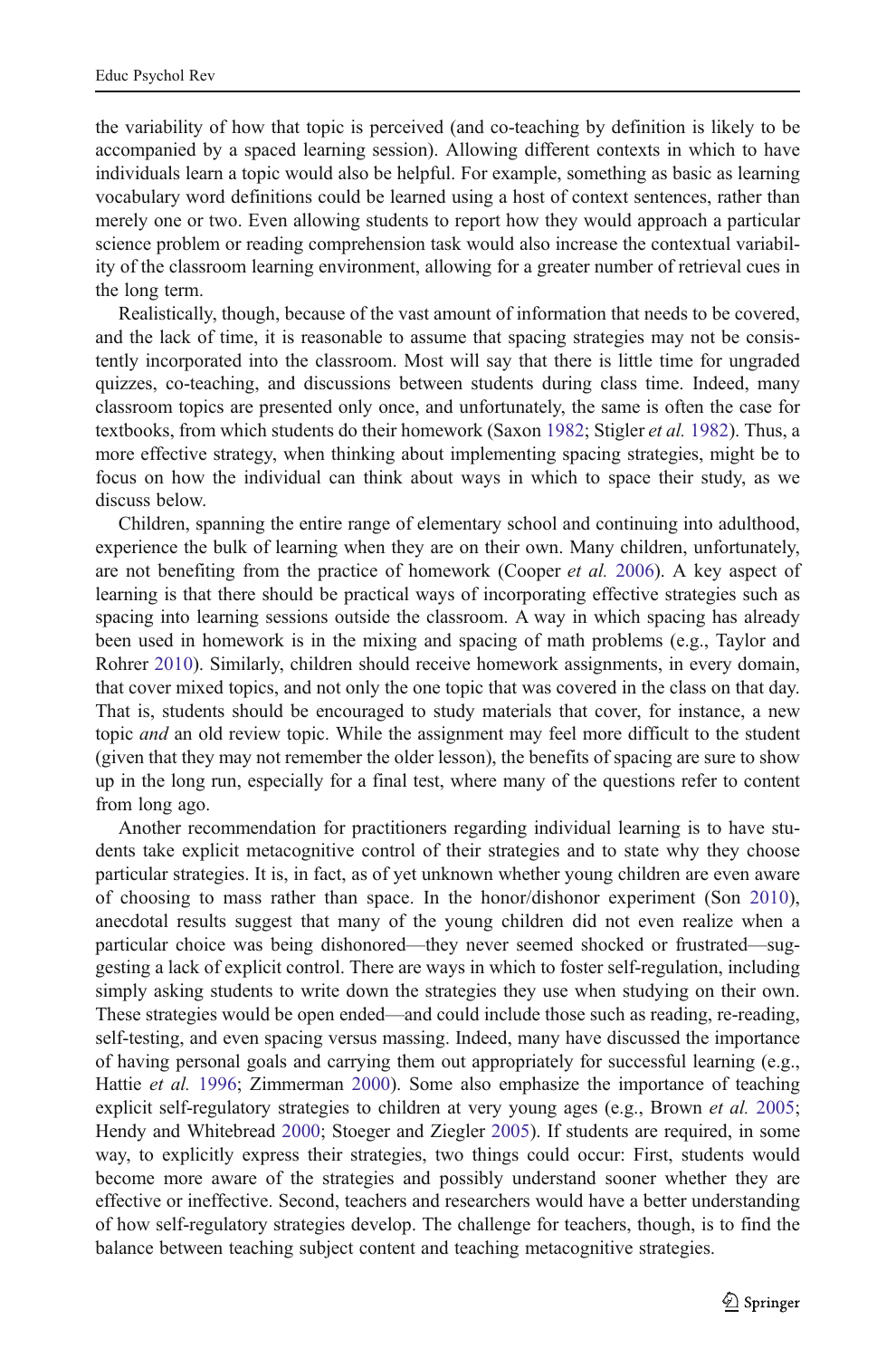For distribution of study strategies in particular, one way to encourage spacing during homework is to use summarization, at some delay. For example, having students write short summaries of a past lesson would be beneficial, as it would require them to experience the effort and "desirable" difficulty of reviewing older materials. This strategy could be used in the classroom as well as outside the classroom as a homework assignment. The assignment would be effective in that it would emphasize a learner's *individual* strategy. In other words, as was shown by Son ([2004\)](#page-20-0)'s massing and spacing strategies as guided by judgments, as well as the expanding practice results, learners are likely to have heterogeneous "optimal" spacing delays depending on whether the items are judged as relatively easy or difficult. After all, within a classroom, ranges of ability may be quite large. Thus, the summarization schedule for each student can differ, depending on level of ability: For the poorest learners, an almost massed summarization session might help, especially if the content is not sufficiently encoded. On the other hand, for the strongest students, a longer delay can ensue before having to write a summary.

Finally, students should be made aware of potential metacognitive misconceptions that can occur. Research has shown that people believe that massed practice is better than spaced practice (e.g., Zechmeister and Shaughnessy [1980\)](#page-20-0), perhaps due to the fact that massing is faster and less effortful in the short term. For very young learners, it may not be feasible to teach the differences between knowing now and retaining in the long term. However, certainly in later elementary school, students have the ability to understand the illusion. A challenge for practitioners is to find ways in which to make difficulty and effort desirable, or at least not completely aversive, as so many students will feel. A few ways to increase a child's motivation could be to use computers for learning (e.g., Metcalfe *et al.* [2007](#page-18-0)), or to frame the learning as a game, where learners can earn points for effective learning (e.g., Dunlosky and Thiede [1998](#page-17-0)).

#### Conclusion

In this review paper, we have presented data and theory related to the spacing effect, and have focused on the importance of spaced strategies within educational contexts, where long-term performance is crucial for academic success. We have discussed the challenges that exist for the practitioner and the learner, including the lack of awareness of the benefits of spacing, and the undesirable difficulties of spacing in the here and now. These challenges exist especially for young children, who, nevertheless, are required to spend significant amounts of time studying on their own outside the classroom, and unfortunately, may be studying in ineffective and inefficient ways.

On the bright side, the field is much closer to understanding the different ways of scheduling study, and the benefits that result, both in using controlled laboratory stimuli as well as when using real-world learning stimuli. We now know, for instance, that enforcing spacing strategies can boost learning to a considerable degree in the laboratory, particularly in children (e.g., Son [2005](#page-20-0)), which gives learners and educators a benchmark in the classroom. The next step is to think of ways in which to allow children to understand why spacing is helpful, while emphasizing the importance of long-term retention and transfer.

In conclusion, we have proposed a short list of recommendations for practitioners as to how spacing strategies may be achieved during learning, both inside and outside the classroom. Even just a few years back, the two fields—psychology and education—could be described as almost mutually exclusive. Indeed, many teachers had not been aware of the benefits of spacing one's learning (Son [2007](#page-20-0)), and it was uncommon for researchers to set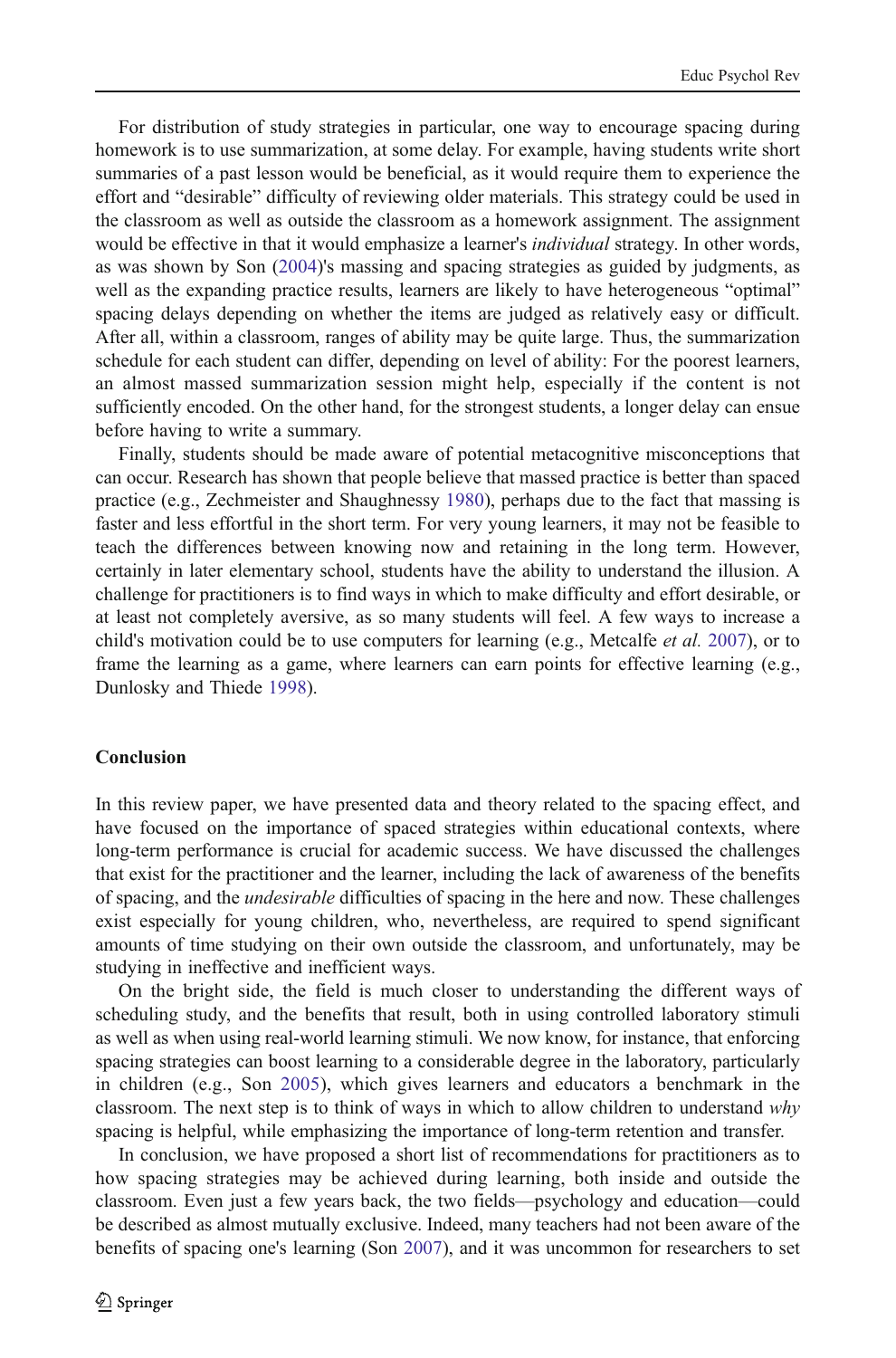<span id="page-16-0"></span>foot outside of their laboratory. Making steps to bridge this gap has allowed psychologists to design more practical studies, which, in turn, has begun to allow for more pragmatic applications during real-world instruction.

Acknowledgements A large portion of this research was supported by CASL Grant R305H060161 from the Institute of Educational Sciences, Department of Education. The authors are entirely responsible for the results and their interpretation presented herein.

## **References**

- Adams, J. A. (1987). Historical review and appraisal of research on the learning, retention, and transfer of human motor skills. Psychological Bulletin, 101, 41–74.
- Agarwal, P. K., Karpicke, J. D., Kang, S. H. K., Roediger, H. L., & McDermott, K. B. (2008). Examining the testing effect with open- and closed-book tests. Applied Cognitive Psychology, 22, 861–876.
- Ammons, R. B. (1988). Distribution of practice in motor skill acquisition: A few questions and comments. Research Quarterly for Exercise and Sport, 59, 288–290.
- Anderson, J. R. (2000). Cognitive psychology and its implications (5th ed.). New York: Worth.
- Atkinson, R. (1972). Ingredients for a theory of instruction. American Psychologist, 27, 921–931.
- Austin, S. D. M. (1921). A study in logical memory. The American Journal of Psychology, 32(3), 370-403.
- Baddeley, A. D., & Longman, D. J. A. (1978). The influence of length and frequency of training session on the rate of learning to type. Ergonomics, 21, 627-635.
- Bahrick, L. E. (1987). Infants' intermodal perception of two levels of temporal structure in natural events. Infant Behavior & Development, 10, 387–416.
- Bahrick, H. P., Bahrick, L. E., Bahrick, A. S., & Bahrick, P. E. (1993). Maintenance of foreign language vocabulary and the spacing effect. Psychological Science, 4, 316–321.
- Balota, D. A., Duchek, J. M., Sergent-Marshall, S. D., & Roediger, H. L. (2006). Does expanded retrieval produce benefits over equal-interval spacing? Explorations of spacing effects in healthy aging and early stage Alzheimer's disease. Psychology and Aging, 21, 19–31.
- Battig, W. F. (1966). Facilitation and interference. In E. A. Bilodeau (Ed.), Acquisition of skill. New York: Academic.
- Battig, W. F. (1972). Intratask interference as a source of facilitation on transfer and retention. In E. F. Thompson & J. F. Voss (Eds.), Topics in learning and performance. New York: Academic.
- Benjamin, A. S., & Bird, R. (2006). Metacognitive control of the spacing of study repetitions. Journal of Memory and Language, 55, 126–137.
- Bjork, R. A. (1979). Information-processing analysis of college teaching. Educational Psychologist, 14, 15–23.
- Bjork, R. A. (1988). Retrieval practice and the maintenance of knowledge. In M. M. Gruneberg, P. E. Morris, & R. N. Sykes (Eds.), Practical aspects of memory: Current research and issues (Vol. 1, pp. 396–401). New York: Wiley.
- Bjork, R. A., & Allen, T. W. (1970). The spacing effect: Consolidation or differential encoding? Journal of Verbal Learning and Verbal Behavior, 9, 567–572.
- Boyce, B. A., & Del Rey, P. (1990). Designing applied research in a naturalistic setting using a contextual interference paradigm. Journal of Human Movement Studies, 18, 189–200.
- Bregman, A. S. (1967). Distribution of practice and between-trials interference. Canadian Journal of Psychology, 21, 1–14.
- Brown, A. L., Campione, J. C., & Day, J. D. (2005). On training students to learn from texts. *Educational* Researcher, 10, 14–21.
- Cahill, A., & Toppino, T. C. (1993). Young children's recognition as a function of the spacing of repetitions and the type of study and test stimuli. Bulletin of the Psychonomic Society, 31, 481–484.
- Carlson, R. A., & Yaure, R. G. (1990). Practice schedules and the use of component skills in problem solving. Journal of Experimental Psychology: Learning, Memory, and Cognition, 16, 484–496.
- Carlson, R. A., Sullivan, M. A., & Schneider, W. (1989). Practice and working memory effects in building procedural skill. Journal of Experimental Psychology: Learning, Memory, and Cognition, 15, 517–526.
- Carpenter, S. K., & DeLosh, E. L. (2005). Application of the testing and spacing effects to name learning. Applied Cognitive Psychology, 19, 619–636.
- Carpenter, S. K., & Pashler, H. (2007). Testing beyond words: Using tests to enhance visuospatial map learning. Psychonomic Bulletin & Review, 14, 474–478.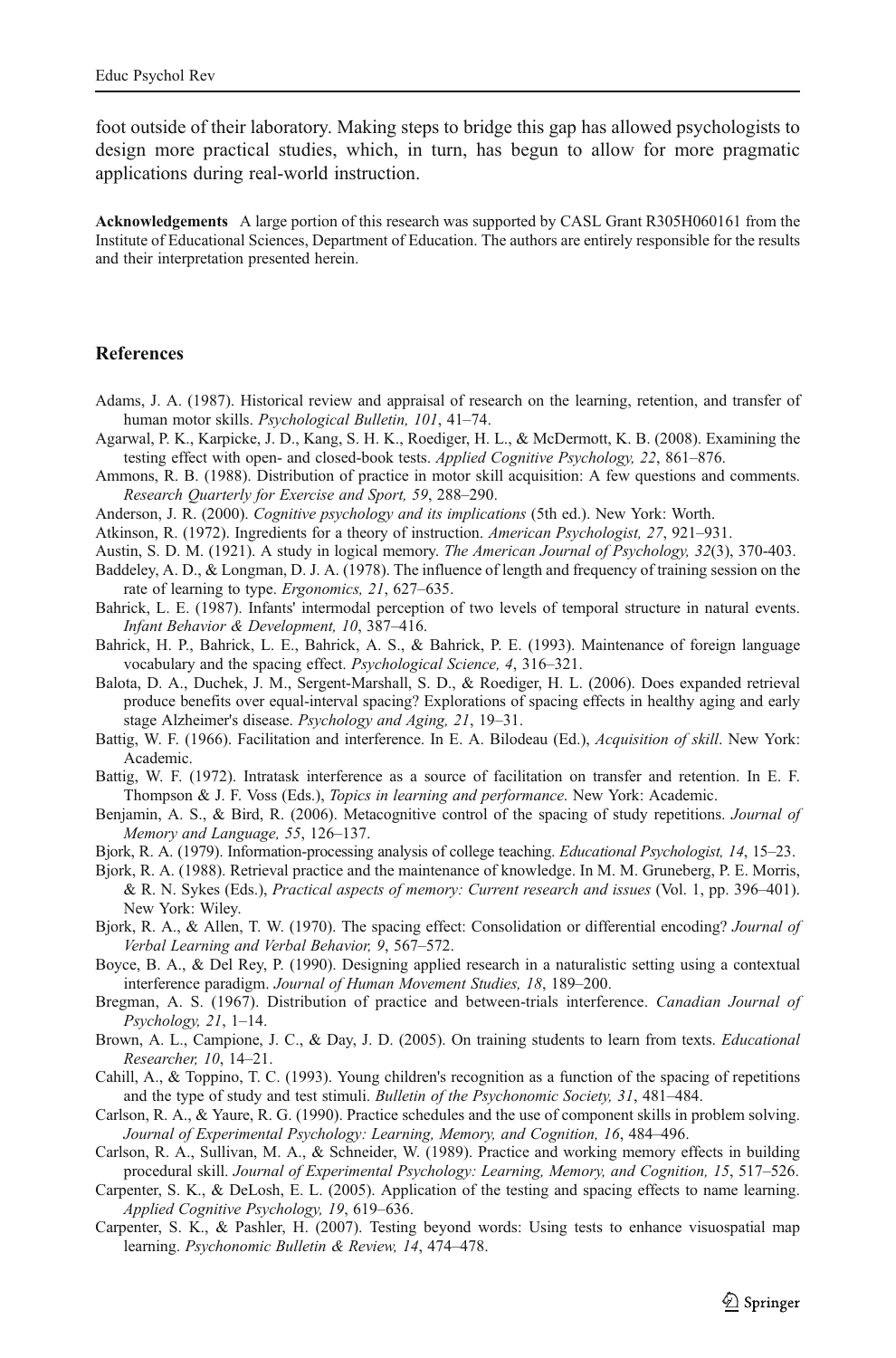- <span id="page-17-0"></span>Carpenter, S. K., Pashler, H., & Cepeda, N. J. (2009). Using tests to enhance 8th grade students' retention of U.S. history facts. Applied Cognitive Psychology, 23, 760–771.
- Cepeda, N. J., Pashler, H., Vul, E., Wixted, J. T., & Rohrer, D. (2006). Distributed practice in verbal recall tasks: A review and quantitative synthesis. Psychological Bulletin, 132, 354–380.
- Cepeda, N. J., Vul, E., Rohrer, D., Wixted, J. T., & Pashler, H. (2008). Spacing effects in learning: A temporal ridgeline of optimal retention. Psychological Science, 19, 1095–1102.
- Challis, B. H. (1993). Spacing effects on cued-memory tests depend on level of processing. Journal of Experimental Psychology: Learning, Memory, and Cognition, 19, 389–396.
- Challis, B. H., & Brodbeck, D. R. (1992). Level of processing affects priming in word fragment completion. Journal of Experimental Psychology: Learning, Memory, and Cognition, 18, 595–607.
- Christina, R. W., & Shea, J. B. (1988). The limitations of generalization based on restricted information. Research Quarterly for Exercise and Sport, 59, 291–297.
- Commins, S., Cunningham, L., Harvey, D., & Walsh, D. (2003). Massed but not spaced training impairs spatial memory. Behavioral Brain Research, 139, 215–223.
- Cooper, H., Robinson, J. C., & Patall, E. A. (2006). Does homework improve academic achievement? A synthesis of research. Review of Educational Research, 76, 1-62.
- Cornell, E. H. (1980). Distributed study facilitates infants' delayed recognition memory. Memory & Cognition, 8, 539–542.
- Crowder, R. G. (1976). Principles of learning and memory. Hillsdale: Erlbaum.
- Cuddy, L. J., & Jacoby, L. L. (1982). When forgetting helps memory: An analysis of repetition effects. Journal of Verbal Learning and Verbal Behavior, 21, 451–467.
- Cull, W. L. (2000). Untangling the benefits of multiple study opportunities and repeated testing for cued recall. Applied Cognitive Psychology, 14, 215–235.
- Cull, W. L., Shaughnessy, J. J., & Zechmeister, E. B. (1996). Expanding understanding of the expandingpattern-of-retrieval mnemonic: Toward confidence in applicability. Journal of Experimental Psychology. Applied, 2, 365–378.
- Culler, E. A. (1912). The effect of distribution of practice upon learning. Journal of Philosophical Psychology, 9, 580–583.
- Delaney, P. F., Verkoeijen, P. P. J. L., & Spirgel, A. (2010). Spacing and testing effects: A deeply critical, lengthy, and at times discursive review of the literature. In B. H. Ross (Ed.), Psychology of learning and motivation: Advances in research and theory (Vol. 53, pp. 63–147). New York: Elsevier.
- Dempster, F. N. (1987). Effects of variable encoding and spaced presentations on vocabulary learning. Journal of Educational Psychology, 79, 162–170.
- Dempster, F. N. (1988). The spacing effect: A case study in the failure to apply the results of psychological research. American Psychologist, 43, 627–634.
- Dempster, F. N. (1989). Spacing effects and their implications for theory and practice. Educational Psychology Review, 1, 309–330.
- Dempster, F. N. (1996). Distributing and managing the conditions of encoding and practice. In E. L. Bjork & R. A. Bjork (Eds.), Handbook of perception and cognition: Memory. San Diego: Academic.
- Donovan, J. J., & Radosevich, D. J. (1999). A meta-analytic review of the distribution of practice effect. The Journal of Applied Psychology, 84, 795–805.
- Dunlosky, J., & Thiede, K. W. (1998). What makes people study more? An evaluation of four factors that affect people's self-paced study. Acta Psychologica, 98, 37–56.
- Ebbinghaus, H. (1885). Über das Gedchtnis. Untersuchungen zur experimentellen Psychologie. Leipzig: Duncker & Humblot; The English edition is Ebbinghaus, H. (1913). Memory. A contribution to experimental psychology. New York: Teachers College, Columbia University.
- English, H. B., Wellborn, E. L., & Killian, C. D. (1934). Studies in substance memorization. The Journal of General Psychology, 11, 233–260.
- Estes, W. K. (1955). Statistical theory of spontaneous recovery and regression. Psychological Review, 62, 145–154.
- Galluccio, L., & Rovee-Collier, C. (2006). Nonuniform effects of reinstatement within the time window. Learning and Motivation, 37, 1–17.
- Gay, L. R. (1973). Temporal position of reviews and its effect on the retention of mathematical rules. *Journal* of Educational Psychology, 64, 171–182.
- Glenberg, A. M. (1979). Component-levels theory of the effects of spacing of repetitions on recall and recognition. Memory & Cognition, 7, 95–112.
- Glenberg, A. M., & Lehmann, T. S. (1980). Spacing repetitions over 1 week. Memory & Cognition, 8, 528–538.
- Glover, J. A. (1989). The "testing" phenomenon: Not gone but nearly forgotten. *Journal of Educational* Psychology, 81, 392–399.
- Glover, J. A., & Corkill, A. J. (1987). Influence of paraphrased repetitions on the spacing effect. *Journal of* Educational Psychology, 79, 198–199.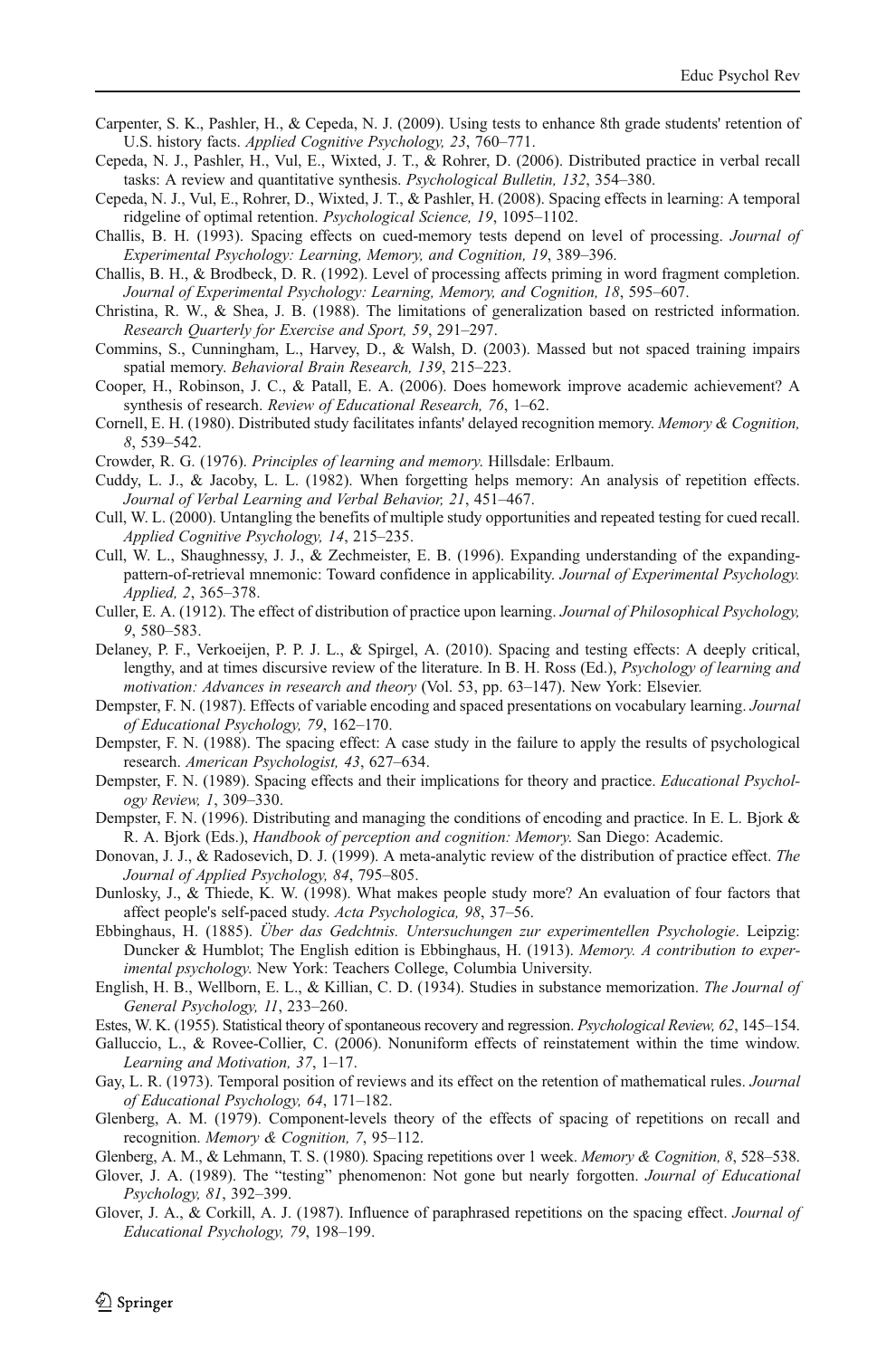- <span id="page-18-0"></span>Goode, S., & Magill, R. A. (1986). Contextual interference effects in learning three badminton serves. Research Quarterly for Exercise and Sport, 57, 308–314.
- Greene, R. L. (1992). Human memory: Paradigms and paradoxes. Hills-dale: Erlbaum.
- Greeno, J. G. (1970). Conservation of information-processing capacity in paired-associate memorizing. Journal of Verbal Learning and Verbal Behavior, 9, 581–586.
- Hall, K. G., Domingues, D. A., & Cavazos, R. (1994). Contextual interference effects with skilled baseball players. Perceptual and Motor Skills, 78, 835–841.
- Hattie, J., Biggs, J., & Purdie, N. (1996). Effects of learning skills interventions on student learning. Review of Educational Research, 66, 99–136.
- Hendy, L., & Whitebread, D. (2000). Interpretations of independent learning in the early years. International Journal Early Years Education, 8(3), 245–252.
- Hintzman, D. L. (1974). Theoretical implications of the spacing effect. In R. L. Solso (Ed.), Theories in cognitive psychology: The Loyola symposium (pp. 77–97). Potomac: Erlbaum.
- Hintzman, D. L. (1976). Repetition and memory. In G. H. Bower (Ed.), The psychology of learning and motivation (Vol. 10). New York: Academic.
- Jacoby, L. L., & Dallas, M. (1981). On the relationship between autobiographical memory and perceptual learning. Journal of Experimental Psychology. General, 5, 306–340.
- Jamieson, B. A., & Rogers, W. A. (2000). Age-related effects of blocked and random practice schedules on learning a new technology. Journals of Gerontology: Psychological Sciences, 55B, 343–353.
- Janiszewski, C., Noel, H., & Sawyer, A. G. (2003). A meta-analysis of the spacing effect in verbal learning: Implications for research on advertising repetition and consumer memory. The Journal of Consumer Research, 30, 138–149.
- Jost, A. (1897). Die Assoziationsfestigkeit in ihrer Abha ngigkeit von der Verteilung der Wiederholungen [The strength of associations in their dependence on the distribution of repetitions]. Zeitschrift fur Psychologie und Physiologie der Sinnesorgane, 16, 436–472.
- Karpicke, J. D., Butler, A. C., & Roediger, H. L. (2009). Metacognitive strategies in student learning: Do students practice retrieval when they study on their own? Memory, 17, 471–479.
- Koriat, A. (2008). Easy comes, easy goes? The link between learning and remembering and its exploitation in metacognition. Memory & Cognition, 36, 416–428.
- Kornell, N., & Bjork, R. A. (2008). Learning concepts and categories: Is spacing the "enemy of induction"? Psychological Science, 19, 585–592.
- Kornell, N., & Son, L. K. (2009). Learners' choices and beliefs about self-testing. Memory, 17, 493–501.
- Kraft, R. N., & Jenkins, J. J. (1981). The lag effect with aurally presented passages. Bulletin of the Psychonomic Society, 17, 132–134.
- Lakshmanan, A., Lindsey, C. D., & Krishnan, H. S. (2010). Practice makes perfect? When does massed learning improve product usage proficiency? The Journal of Consumer Research, 37, 599–613.
- Landauer, T. K., & Bjork, R. A. (1978). Optimum rehearsal patterns and name learning. In M. M. Gruneberg, P. E. Morris, & R. N. Sykes (Eds.), Practical aspects of memory (pp. 625–632). London: Academic.
- Lashley, K. S. (1915). The acquisition of skill in archery. Papers from the Department of Marine Biology of the Carnegie Institution of Washington, 7, 105–128.
- Le Blanc, K. & Simon, D. A. (2008). Mixed practice enhances retention and JOL accuracy for mathematical skills. Poster presented at the 2008 annual meeting of the Psychonomic Society, Chicago, IL.
- Lee, T. D., & Genovese, E. D. (1988). Distribution of practice in motor skill acquisition: Learning and performance effects reconsidered. Research Quarterly for Exercise and Sport, 59, 277–287.
- Lee, T. D., & Magill, R. A. (1983). The locus of contextual interference in motor-skill acquisition. Journal of Experimental Psychology: Learning, Memory, and Cognition, 9, 730–746.
- Lee, T. D., & Simon, D. A. (2004). Contextual interference. In A. M. Williams & N. J. Hodges (Eds.), Skill acquisition in sport: Research, theory and practice (pp. 29–44). London: Routledge.
- Lee, T. D., & Wishart, L. R. (2005). Motor learning conundrums (and possible solutions). *Quest, 57*, 67–78.
- Magill, R. A., & Hall, K. G. (1990). A review of the contextual interference effect in motor skill acquisition. Human Movement Science, 9, 241–289.
- McCabe, J. (2011). Metacognitive awareness of learning strategies in undergraduates. Memory & Cognition, 39, 462–476.
- Melton, A. W. (1970). The situation with respect to the spacing of repetitions and memory. Journal of Verbal Learning and Verbal Behavior, 9, 596–606.
- Metcalfe, J., Kornell, N., & Son, L. K. (2007). A cognitive-science based programme to enhance study efficacy in a high and low risk setting. European Journal of Cognitive Psychology, 19, 743–768.
- Moss, V. D. (1996). The efficacy of masses versus distributed practice as a function of desired learning outcomes and grade level of the student. Dissertation Abstracts International, 56, 5204.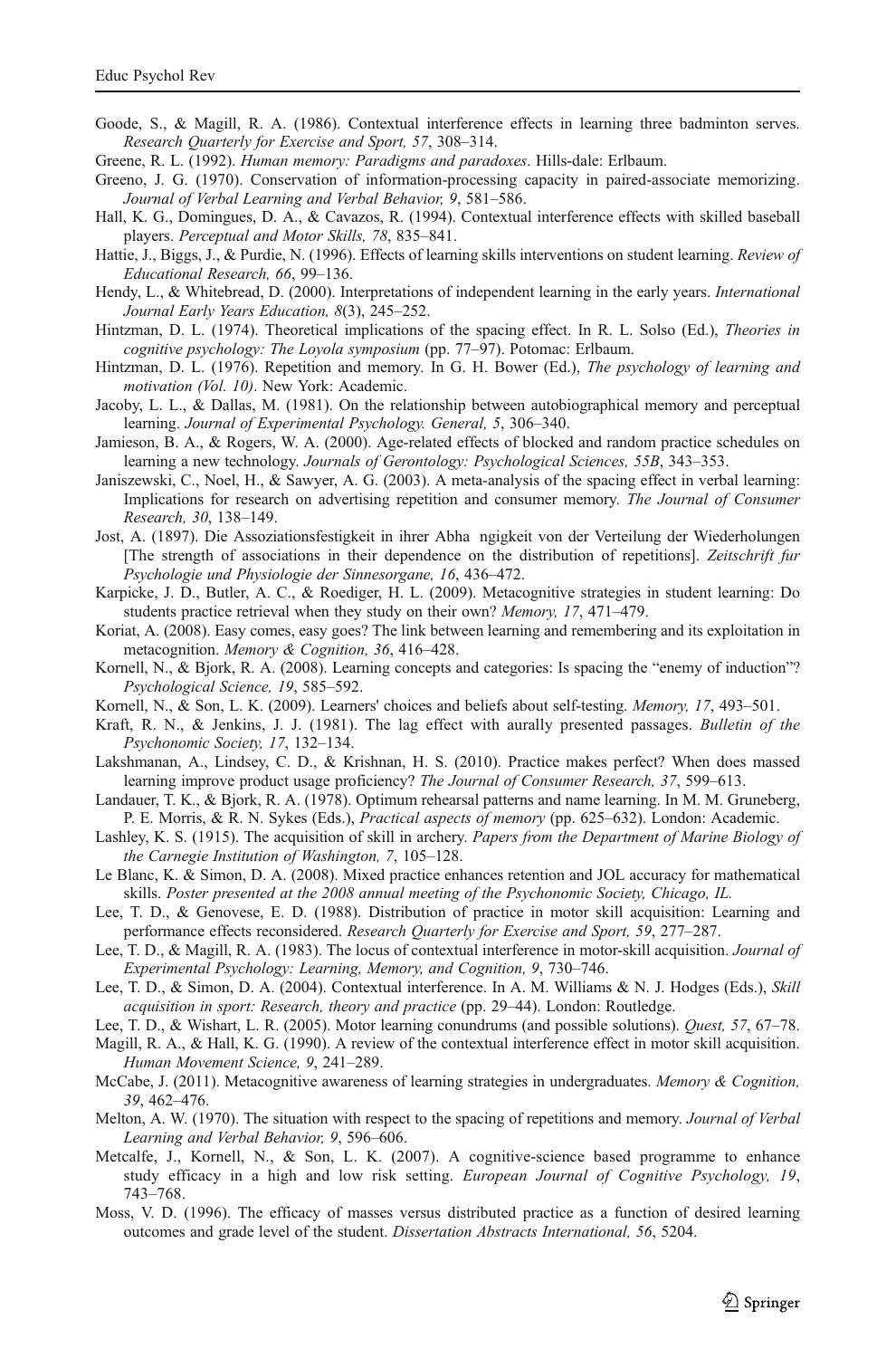- <span id="page-19-0"></span>Murphy, H. H. (1916). Distributions of practice periods in learning. Journal of Educational Psychology, 7, 150–162.
- Newell, K. M., Antoniou, A., & Carlton, L. G. (1988). Massed and distributed practice effects: Phenomena in search of a theory? Research Quarterly for Exercise and Sport, 59, 308–313.
- Pashler, H., Rohrer, D., Cepeda, N., & Carpenter, S. (2007). Enhancing learning and retarding forgetting: Choices and consequences. Psychonomic Bulletin & Review, 14, 187–193.
- Pavlik, P. I., & Anderson, J. R. (2003). An ACT-R model of the spacing effect. In F. Detje, D. Dorner, & H. Schaub (Eds.), Proceedings of the Fifth International Conference of Cognitive Modeling (pp. 177–182). Bamberg: Universitats-Verlag Bamberg.
- Perkins, N. L. (1914). The value of distributed repetitions in rote learning. British Journal of Psychology, 7, 253-261.
- Perruchet, P. (1989). The effect of spaced practice on explicit and implicit memory. British Journal of Psychology, 80, 113–130.
- Peterson, L. R., Hillner, K., & Saltzman, D. (1962). Time between pairings and short-term retention. Journal of Experimental Psychology, 64, 550–551.
- Peterson, L. R., Wampler, R., Kirkpatrick, M., & Saltzman, D. (1963). Effect of spacing presentations on retention of a paired associate over short intervals. Journal of Experimental Psychology, 66, 206–209.
- Pirolli, P., & Anderson, J. R. (1985). The role of practice in fact retrieval. Journal of Experimental Psychology: Learning, Memory, and Cognition, 11, 136–153.
- Pyc, M. A., & Dunlosky, J. (2010). Toward an understanding of students' allocation of study time: When do they decide to mass or space their practice? Memory & Cognition, 38, 431-440.
- Pyle, W. H. (1915). Concentrated versus distributed practice. Journal of Educational Psychology, 5, 247–258.
- Raaijmakers, J. G. W. (2003). Spacing and repetition effects in human memory: Application of the SAM model. Cognitive Science, 27, 431–452.
- Rawson, K. A., & Kintsch, W. (2005). Rereading effects depend on time of test. Journal of Educational Psychology, 97, 70–80.
- Rea, C. P., & Modigliani, V. (1987). The spacing effect in 4- to 9-year-old children. Memory & Cognition, 15, 436–443.
- Reynolds, J. H., & Glaser, R. (1964). Effects of repetition and spaced review upon retention of a complex learning task. Journal of Educational Psychology, 55, 297–308.
- Robinson, E. S. (1921). The relative efficiencies of distributed and concentrated study in memorizing. Journal of Experimental Psychology, 4, 327–343.
- Roediger, H. L., & Challis, B. H. (1992). Effects of exact repetition and conceptual repetition on free recall and primed word fragment completion. Journal of Experimental Psychology: Learning, Memory, and Cognition, 18, 3–14.
- Roediger, H. L., Agarwal, P. K., Kang, S. H. K., & Marsh, E. J. (2010). Benefits of testing memory: Best practices and boundary conditions. In G. M. Davies & D. B. Wright (Eds.), New frontiers in applied memory (pp. 13–49). Brighton: Psychology.
- Rohrer, D. (2009). The effects of spacing and mixing practice problems. Journal for Research in Mathematics Education, 40, 4–17.
- Rohrer, D., & Pashler, H. (2010). Recent research on human learning challenges conventional instructional strategies. Educational Researcher, 39, 406–412.
- Rohrer, D., & Taylor, K. (2006). The effects of overlearning and distributed practice on the retention of mathematics knowledge. Applied Cognitive Psychology, 20, 1209–1224.
- Rohrer, D., & Taylor, K. (2007). The shuffling of mathematics problems improves learning. *Instructional* Science, 35, 481–498.
- Rohrer, D., Taylor, K., Pashler, H., Cepeda, N. J., & Wixted, J. T. (2005). The effect of overlearning on longterm retention. Applied Cognitive Psychology, 19, 361–374.
- Ruch, T. C. (1928). Factors influencing the relative economy of massed and distributed practice in learning. Psychological Review, 35, 19–45.
- Saxon, J. (1982). Incremental development: A breakthrough in mathematics. Phi Delta Kappan, 63, 482–484.
- Schmidt, R. A., & Bjork, R. A. (1992). New conceptualizations of practice: Common principles in three paradigms suggest new concepts for training. Psychological Science, 3, 207–217.
- Schmidt, R. A., & Lee, T. D. (2005). Motor control and learning: A behavioral emphasis (4th ed.). Urbana-Champaign: Human Kinetics.
- Seabrook, R., Brown, G. D. A., & Solity, J. E. (2005). Distributed and massed practice: From laboratory to classroom. Applied Cognitive Psychology, 19, 107–122.
- Shea, J. B., & Morgan, R. L. (1979). Contextual interference effects on the acquisition, retention, and transfer of a motor skill. Journal of Experimental Psychology: Human Learning and Memory, 5, 179–187.
- Shea, C. H., Kohl, R., & Indermill, C. (1990). Contextual interference: Contributions of practice. Acta Psychologica, 73, 145–157.